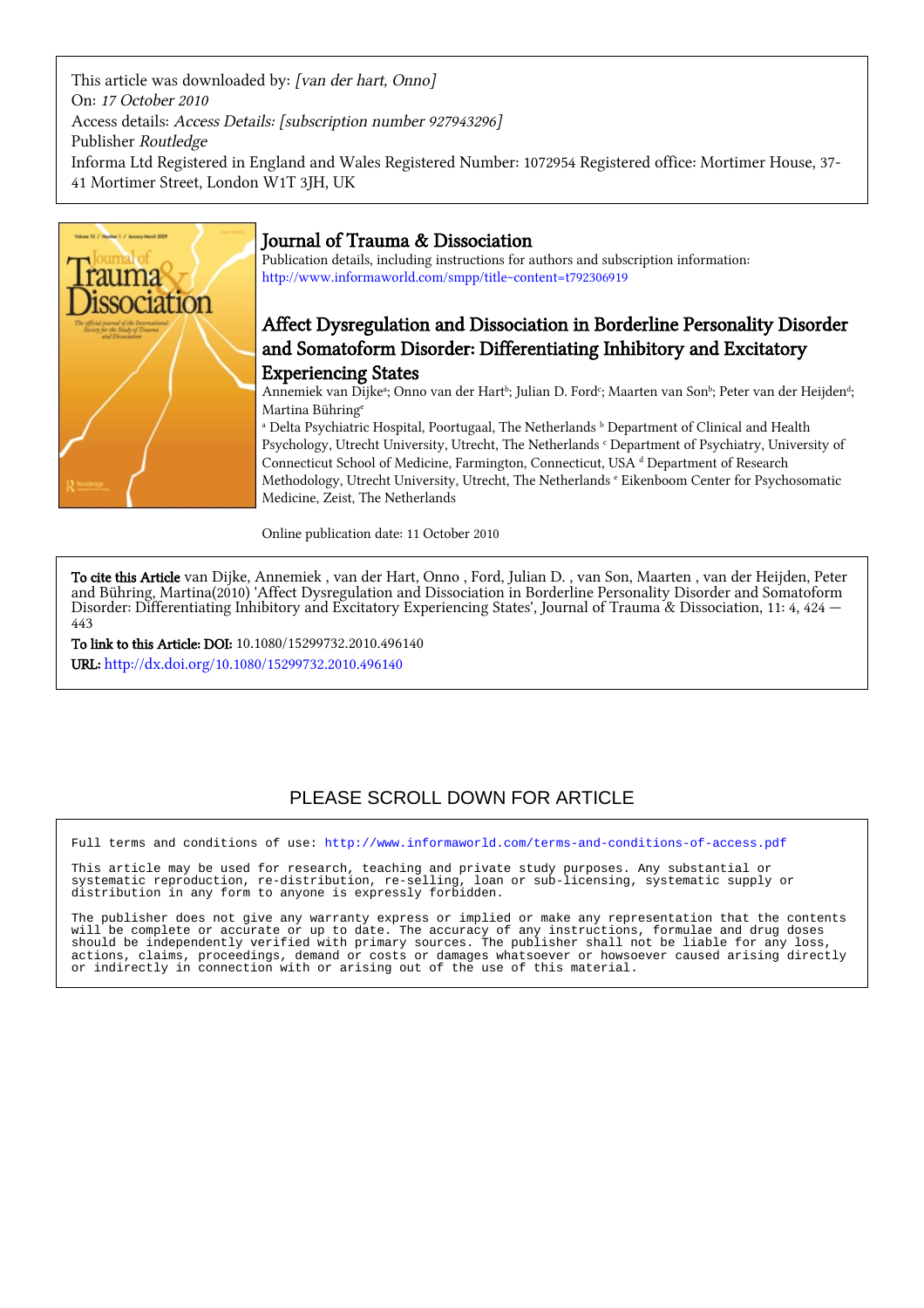*Journal of Trauma & Dissociation*, 11:424–443, 2010 Copyright © Taylor & Francis Group, LLC ISSN: 1529-9732 print/1529-9740 online DOI: 10.1080/15299732.2010.496140



# **Affect Dysregulation and Dissociation in Borderline Personality Disorder and Somatoform Disorder: Differentiating Inhibitory and Excitatory Experiencing States**

ANNEMIEK VAN DIJKE, MSc *Delta Psychiatric Hospital, Poortugaal, The Netherlands*

ONNO VAN DER HART, PhD *Department of Clinical and Health Psychology, Utrecht University, Utrecht, The Netherlands*

JULIAN D. FORD, PhD

*Department of Psychiatry, University of Connecticut School of Medicine, Farmington, Connecticut, USA*

MAARTEN VAN SON, PhD *Department of Clinical and Health Psychology, Utrecht University,*

*Utrecht, The Netherlands*

PETER VAN DER HEIJDEN, PhD

*Department of Research Methodology, Utrecht University, Utrecht, The Netherlands*

## MARTINA BÜHRING, MD, PhD

*Eikenboom Center for Psychosomatic Medicine, Zeist, The Netherlands*

*Affect dysregulation and dissociation may be associated with borderline personality disorder (BPD) and somatoform disorder (SoD). In this study, both under-regulation and over-regulation of affect and positive and negative somatoform and psychoform dissociative experiences were assessed. BPD and SoD diagnoses were confirmed or ruled out in 472 psychiatric inpatients using*

Received 4 August 2008; accepted 29 July 2009.

Address correspondence to Annemiek van Dijke, MSc, Delta Psychiatric Hospital, P.O. Box 800, NL- 3071 DZ Poortugaal, The Netherlands. E-mail: a.van.dijke@deltapsy.nl or Dijke1@xs4all.nl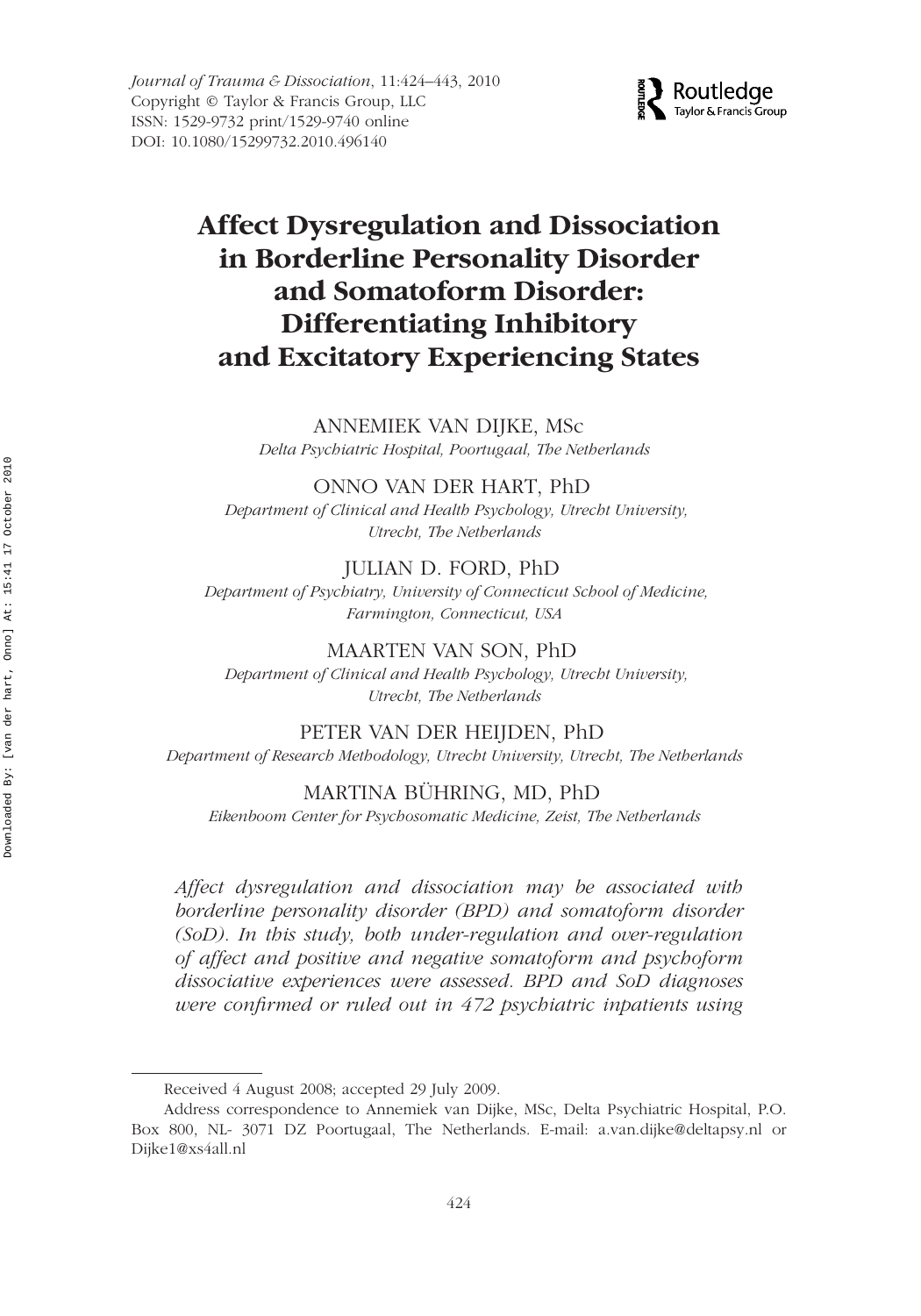*clinical interviews and clinical multidisciplinary consensus. Affect dysregulation and dissociation were measured using self-reports. Under-regulation (but not over-regulation) of affect was moderately related to positive and negative psychoform and somatoform dissociative experiences. Although both BPD and SoD can involve dissociation, there is a wide range of intensity of both somatoform and psychoform dissociative phenomena in patients with these diagnoses. Compared with other groups, SoD patients more often reported low levels of dissociative experiences and reported fewer psychoform (with or without somatoform) dissociative experiences. Compared with the other groups, patients with both BPD and SoD reported more psychoform (with or without somatoform) dissociative experiences. Evidence was found for the existence of 3 qualitatively different forms of experiencing states. Over-regulation of affect and negative psychoform dissociation, commonly occurring in SoD, can be understood as inhibitory experiencing states. Under-regulation of affect and positive psychoform dissociation, commonly occurring in BPD, can be understood as excitatory experiencing states. The combination of inhibitory and excitatory experiencing states commonly occurred in comorbid BPD* + *SoD. Distinguishing inhibitory versus excitatory states of experiencing may help to clarify differences in dissociation and affect dysregulation between and within BPD and SoD patients.*

*KEYWORDS dissociation, psychoform dissociation, somatoform dissociation, affect regulation, somatization disorder, borderline personality disorder*

Despite apparent similarities between affect dysregulation and dissociation, surprisingly little is known about the specific interrelations between these two psychopathological phenomena (e.g., Briere, 2006). Both affect dysregulation and dissociation encapsulate (sets of) mental states representing inhibitory and excitatory experiencing (Clayton, 2004; Nijenhuis, 2004; Van Dijke, 2008). Mental states associated with inhibited experiencing are consistent with overregulation of affect and with the negative symptoms of dissociation, including appearing emotionally constricted, expressionless, machine-like, and frozen and being unable to establish close ties with others. Mental states associated with excitatory experiencing are consistent with under-regulation of affect and with the positive symptoms of dissociation, including a feeling of being overwhelmed, seizures, fugue states, hyperalertness, self-harm, impulsivity, and difficulty handling intense emotion states.

Affect dysregulation in severe psychiatric disorders has been defined in two distinct ways (e.g., Van Dijke, 2008). In the borderline personality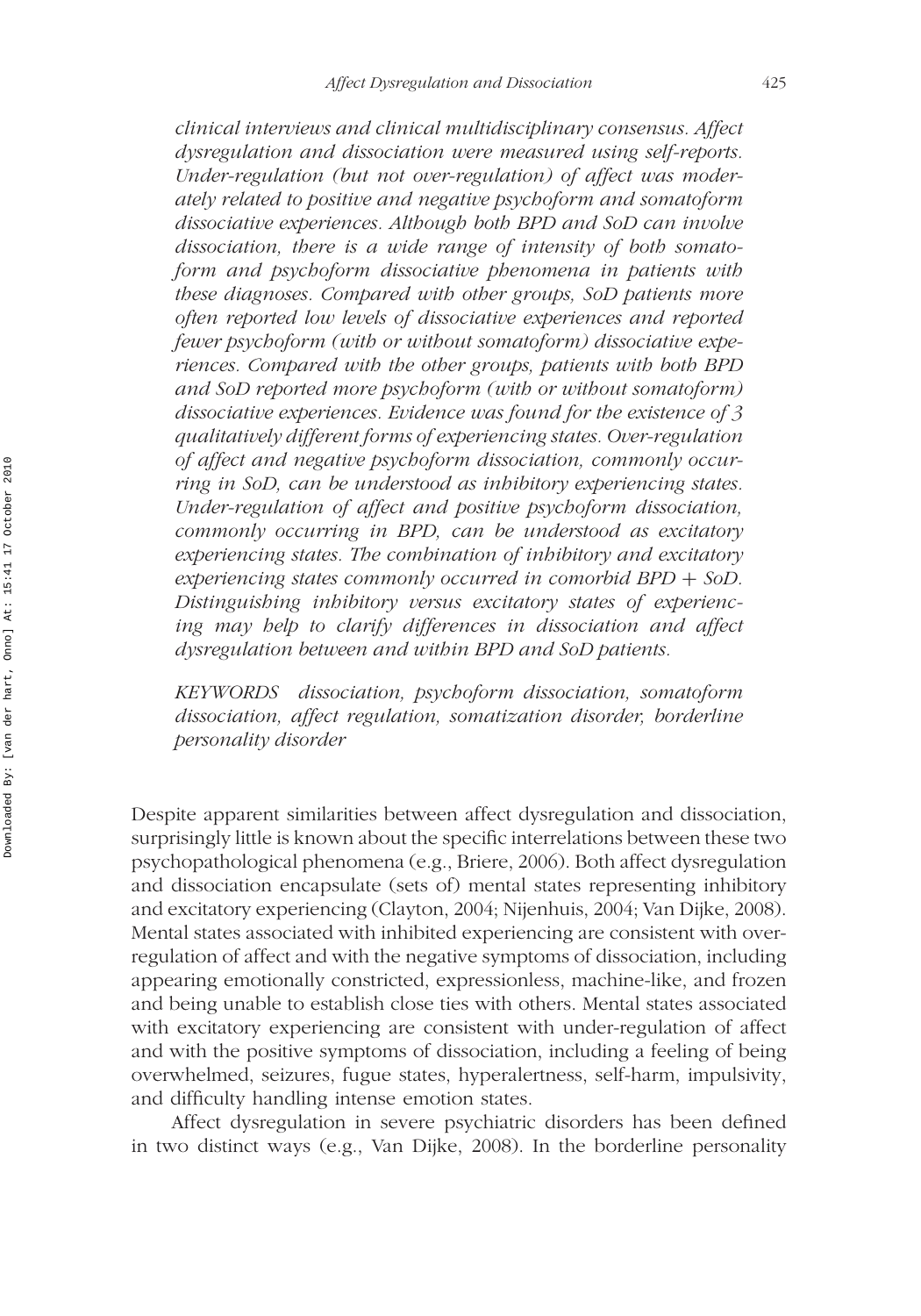disorder (BPD) literature, affect dysregulation refers to "under-regulation": a deficiency in the capacity to modulate excitatory states of affect such that emotions become uncontrolled, are expressed in intense and unmodified forms, and overwhelm reasoning (Koenigsberg et al., 2002; Zittel Conklin, Bradley, & Westen, 2006; Zittel Conklin & Westen, 2005). In the literature on somatoform disorder (SoD), affect dysregulation has been referred to as *alexithymia* (Waller & Scheidt, 2004, 2006), that is, an inhibition of the ability to recognize and articulate affect that can be considered a form of "over-regulation" of emotion.

Dissociation involves two parallel types of manifestations. Positive symptoms of dissociation involve intrusion symptoms (e.g., stemming from dissociative parts reexperiencing trauma). Negative symptoms of dissociation refer to apparent losses—apparent because experiences that tend not to be available to one dissociative part of the personality may actually be available to another part (Van der Hart, Nijenhuis, & Steele, 2006; Van der Hart, Nijenhuis, Steele, & Brown, 2004). In line with Janet's original research, Nijenhuis and colleagues (Nijenhuis, 2004; Nijenhuis, Spinhoven, Van Dyck, Van der Hart, & Vanderlinden, 1996; Nijenhuis, Spinhoven, Vanderlinden, Van Dyck, & Van der Hart, 1998) further subdivided dissociative symptoms into somatoform and psychoform dissociation. Somatoform dissociation includes negative symptoms (e.g., anesthesia) and positive symptoms (e.g., pain; Nijenhuis, 2004; Van der Hart et al., 2006; Van der Hart, Van Dijke, Van Son, & Steele, 2000). Psychoform dissociation (Nijenhuis, 2004; Van der Hart et al., 2000, 2006) involves negative (e.g., amnesia) and positive (e.g., intrusions) symptoms. Clinically speaking, over-regulation of affect, negative somatoform experiences, or psychoform dissociative experiences appear to reflect inhibitory experiencing, whereas under-regulation of affect, positive somatoform experiences, or psychoform dissociative experiences appear to reflect excitatory experiencing. However, no study has systematically assessed the relationship of affect dysregulation (including both its excitatory [under-regulated] and inhibitory [over-regulated] features) and dissociation (including its positive and negative somatoform and psychoform features).

Both the under-regulated/excitatory and over-regulated/inhibitory distinction and the psychoform–somatoform distinction are particularly relevant to the two severe psychiatric disorders that are the focus of the present study. Conceptually and clinically speaking, excitatory or under-regulated affect and psychoform dissociation appear to be prominent in BPD. Similarly, inhibitory or over-regulated affect and somatoform dissociation appear central to the symptom features of SoD. Research suggesting that these phenomena may help to characterize the psychopathology underlying BPD and SoD, and help to distinguish the two disorders, is sparse and preliminary. Therefore, we investigated the presence and relationship between inhibitory and excitatory phenomena in patients with either BPD, SoD, comorbid BPD and SoD, or other psychiatric disorders.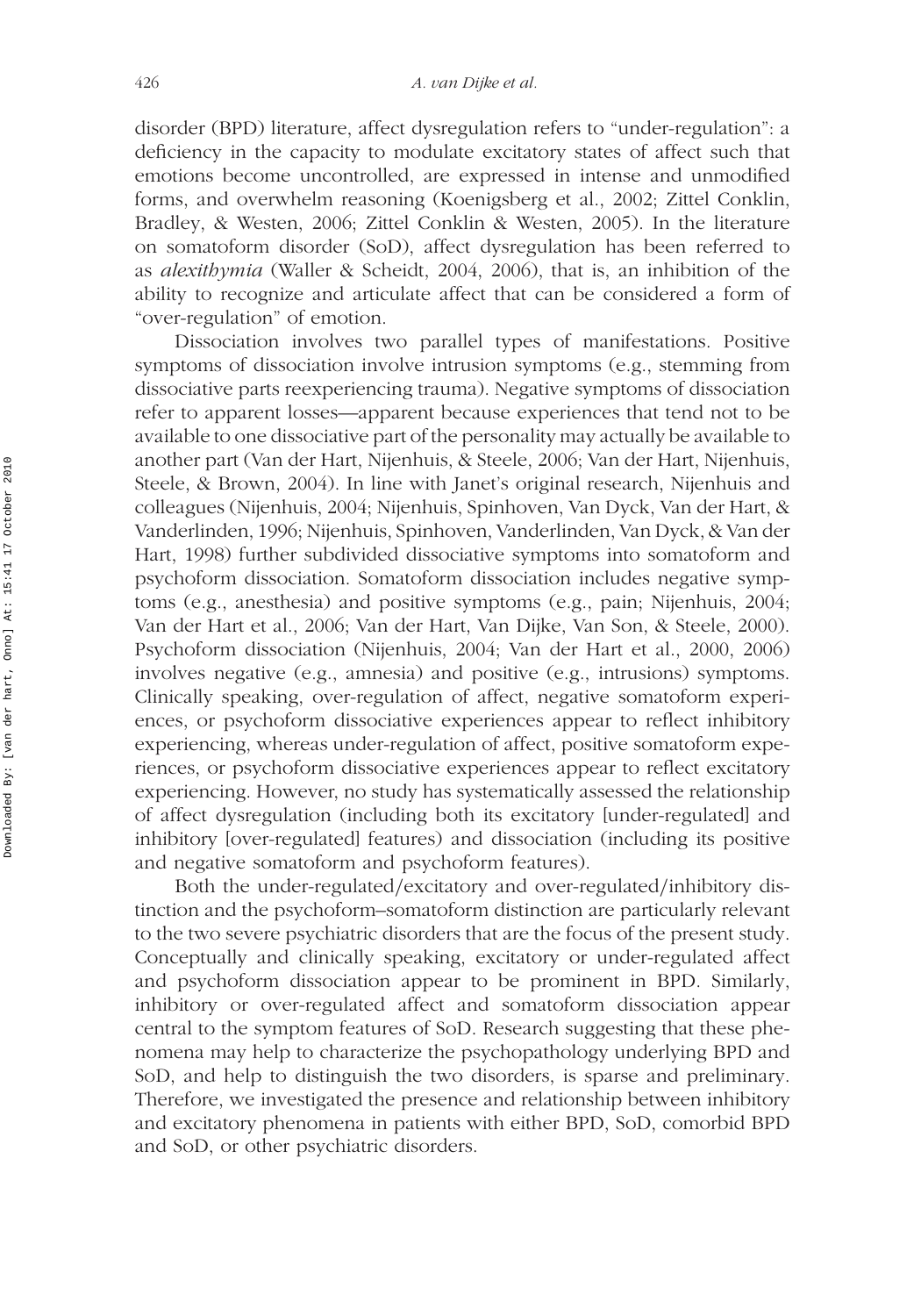In reviewing the literature, we found that three studies provided quantitative information on the relationship between affect dysregulation and dissociation in patients with BPD. Dissociation is rarely rigorously defined in the BPD literature and has not been systematically explored as a contributor to the instabilities thought to underlie BPD (¸Sar, Akyuz, Kugu, Öztürk, & Ertem-Vehid, 2006). Bohus et al. (2000) evaluated inpatient dialecticalbehavioral therapy for BPD and found that when patients developed skills for distress tolerance and under-regulation of affect, they reported less psychoform dissociative phenomena. Kemperman, Russ, and Shearin (1997) studied self-injurious behavior and mood regulation in BPD patients and compared BPD patients who experienced pain during self-injury with those who did not. For both groups, mood elevation and decreased dissociation followed self-injury. Ratings of psychoform dissociation were found to be higher in the non-pain group than in the pain group. Stiglmayr, Shapiro, Stieglitz, Limberger, and Bohus (2001) studied the experience of tension and dissociation in female BPD patients and found a strong correlation between duration and intensity of tension and experience of dissociative features, both somatoform and psychoform. Stiglmayr and colleagues concluded that aversive tension in BPD induces stress-related dissociative features. Overall, the results of these studies suggest a relationship between under-regulation of affect and dissociative phenomena. However, neither over-regulation of affect nor the differentiation of negative and positive dissociative experiences has been studied in relation to each other or in relation to under-regulated affect.

Two studies have quantified the relationship between affect dysregulation and dissociation with regard to SoD. McLean, Toner, Jackson, Desrocher, and Stuckless (2006) studied the relationship between affect dysregulation and dissociation in patients with reported histories of childhood sexual abuse. Their results showed that under- and over-regulation of affect were correlated with psychoform dissociation and somatization. In the *Diagnostic and Statistical Manual of Mental Disorders* (4th ed.; *DSM–IV*) field trial for posttraumatic stress disorder (PTSD), Van der Kolk et al. (1996) found that under-regulation of affect, somatization, and psychoform dissociation was highly interrelated. This study also suggested a relationship between affect dysregulation and dissociation, but this relationship was not directly addressed. One study has explored the interrelatedness of over-regulation and somatoform and psychoform dissociation in a nonclinical population (Clayton, 2004). The results suggested a tentative link between somatoform dissociation and over-regulation of affect.

In the present study, it is hypothesized that under-regulation of affect will be more associated with positive dissociative phenomena and overregulation will be more associated with negative dissociative phenomena.

BPD and SoD have been found to be associated with affect dysregulation and dissociation (Brown, Schrag, & Trimble, 2005; Ebner-Priemer et al.,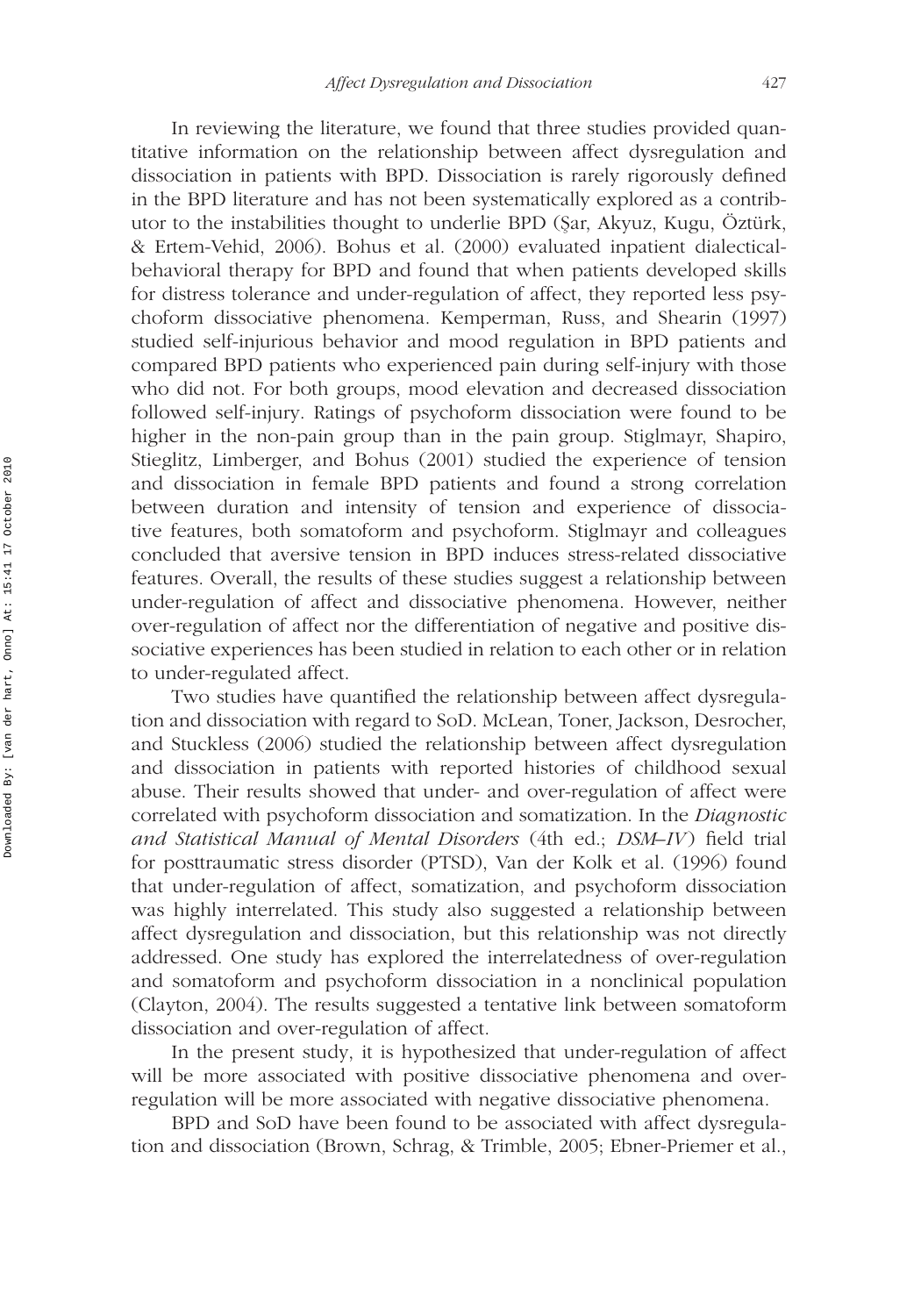2005), although not specifically in relation to the positive as well as negative features of somatoform and psychoform dissociation. In the present study, it is hypothesized that positive and negative types of somatoform dissociation will be particularly prominent in SoD, whereas positive and negative forms of psychoform dissociation will be particularly prominent in BPD.

Taken together, these hypotheses suggest that BPD will primarily involve under-regulation of affect and positive psychoform dissociation, whereas SoD will primarily involve over-regulation of affect and negative symptoms of somatoform dissociation. These questions were addressed in a large inpatient sample diagnosed with either BPD, SoD, comorbid BPD and SoD, or other psychiatric disorders.

#### METHOD

# Participants and Procedure

Study participants were 472 consecutive admissions to two adult inpatient psychiatric treatment centers: the Eikenboom Center for Psychosomatic Medicine, Utrecht, The Netherlands ( $n = 117$ ) and the De Waard clinic for personality disorders, Delta Psychiatric Center, Rotterdam, The Netherlands (*n* = 355). Patients participated in the multicenter project "Clinical Assessment of Trauma-Related Self and Affect Dysregulation" (Van Dijke, 2008).

Following intake according to *DSM–IV* criteria, diagnosis of BPD or SoD (i.e., somatization disorder, undifferentiated SoD, severe conversion and pain disorder) was confirmed by clinical interviewers (i.e., general health psychologists and master's students in clinical psychology who were trained and supervised by Annemiek van Dijke, a certified clinical psychologist/psychotherapist). The diagnosis of SoD was also confirmed by a psychiatrist with somatic expertise, a specialist in internal medicine, or a general practitioner with psychiatric experience. When possible, general practice and former hospital records were obtained (with the patient's consent); the interviewer used these records in addition to the results of the structured interviews in order to ascertain diagnoses. All participants had a well-documented history of somatic and/or psychiatric symptoms. All had received previous inpatient or outpatient treatment at psychiatric or somatic hospitals and had been referred for specialized treatment.

All patients in the Eikenboom group met criteria for SoD, and 16 also met criteria for BPD. In the De Waard group, 120 patients met criteria for BPD only, 113 met criteria for both BPD and SoD, and 58 met criteria for SoD only; 64 did not meet criteria for BPD or SoD and thus were included as a psychiatric comparison group. Table 1 presents the demographic characteristics of the four study groups and the total sample. No significant effects were found for gender or level of education on the dependent variables.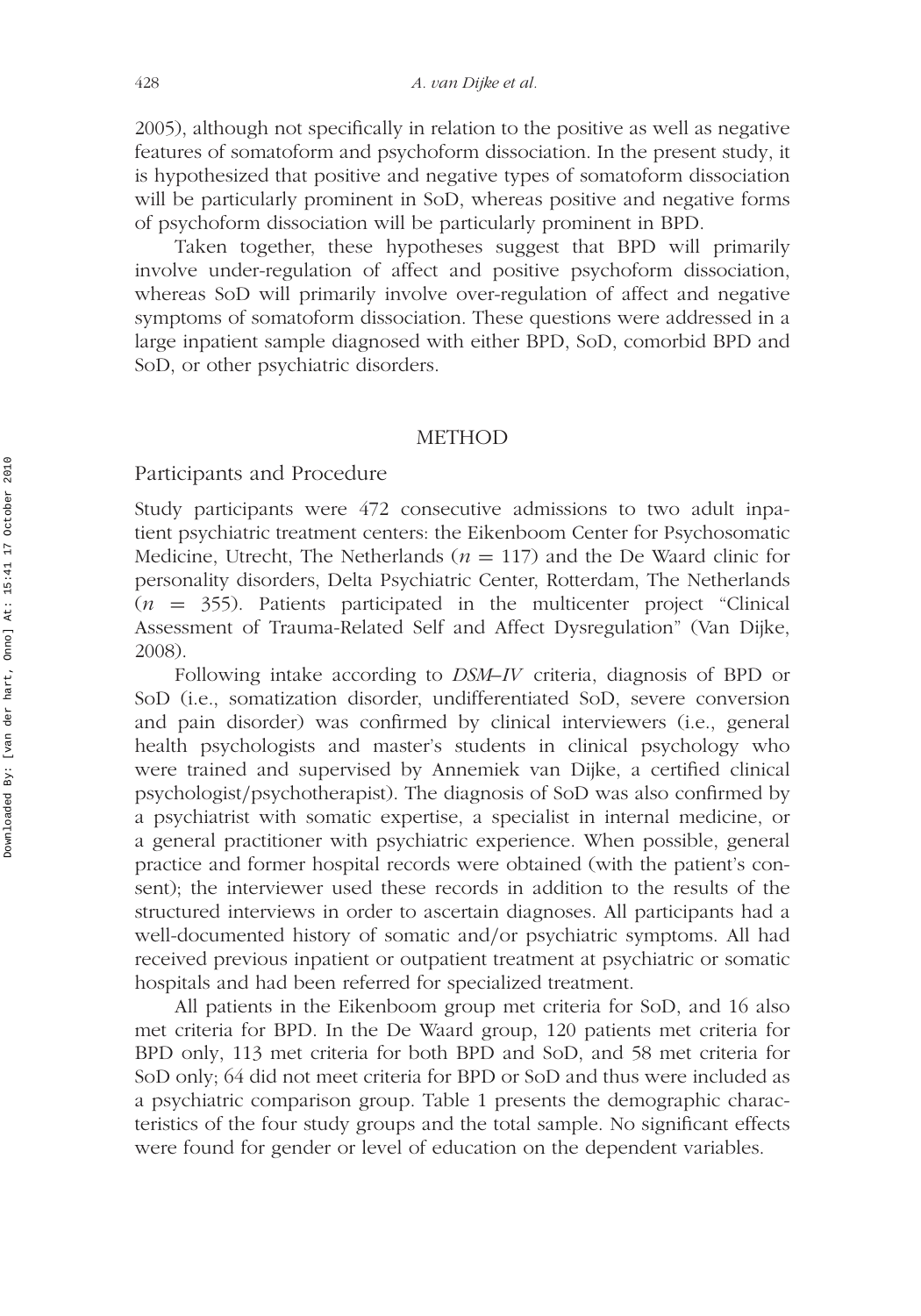| Characteristic              | <b>BPD</b> | SoD        | $BPD + SOD$ | PC.       | Total      |
|-----------------------------|------------|------------|-------------|-----------|------------|
| N                           | 120        | 159        | 129         | 64        | 472        |
| Male                        | 40         | 47         | 30          | 28        | 145        |
| Female                      | 80         | 112        | 99          | 36        | 327        |
| Age, $M(SD)$                | 29.9(8.8)  | 38.3(10.5) | 33.6(9.1)   | 36.8(9.9) | 34.7(10.1) |
| Primary relationship (%)    |            |            |             |           |            |
| No partner                  | 30.8       | 45.3       | 40.3        | 28.1      | 37.9       |
| Living together             | 60.8       | 41.5       | 47.3        | 56.3      | 50.0       |
| Widowed/divorced            | 8.3        | 13.2       | 12.4        | 15.6      | 12.1       |
| Education $(\%)$            |            |            |             |           |            |
| Primary/low-level secondary | 24.2       | 22.6       | 27.1        | 23.4      | 24.4       |
| Middle-level secondary      | 35.8       | 45.9       | 37.2        | 46.9      | 41.1       |
| High-level secondary        | 40         | 31.4       | 35.7        | 29.7      | 34.5       |

**TABLE 1** Demographic Characteristics of the Study Groups and the Total Sample

*Notes:*  $BPD =$  borderline personality disorder;  $SOD =$  somatoform disorder;  $PC =$  psychiatric comparison group.

This study was approved by the local ethics committee. After receiving a complete description of the study and procedure, participants provided written informed consent to participate, according to the Declaration of Helsinki.

## Measures

The Composite International Diagnostic Interview (Section C; World Health Organization, 1990; Dutch version, Ter Smitten, Smeets, & Van den Brink, 1998) is a comprehensive, standardized instrument for assessing mental disorders according to the definitions and diagnostic criteria of the *DSM–IV* and *International Classification of Diseases–10*. The Composite International Diagnostic Interview has been shown to have good reliability and validity (Andrews & Peters, 1998).

The Borderline Personality Disorder Severity Index (Weaver & Clum, 1993; Dutch Version IV, Arntz, 1999) is a semistructured interview that contains nine sections (abandonment, relationships, self-image, impulsivity, parasuicide, affect, emptiness, anger, and dissociation and paranoia) corresponding to the symptom clusters of BPD. Each section contains items asking about events (e.g., "Did you, during the last three months, ever become desperate when you thought that someone you cared for was going to leave you?"). The items are scored by the interviewer on a 10-point scale indicating how often the event happened during the past 3 months. An average score was calculated for each section, and total scores were calculated by summing the section scores. The Borderline Personality Disorder Severity Index has been shown to have good validity and reliability (Arntz et al., 2003); a cutoff score of 20 was used for inclusion in the study (A. Arntz, personal communication, October 2003).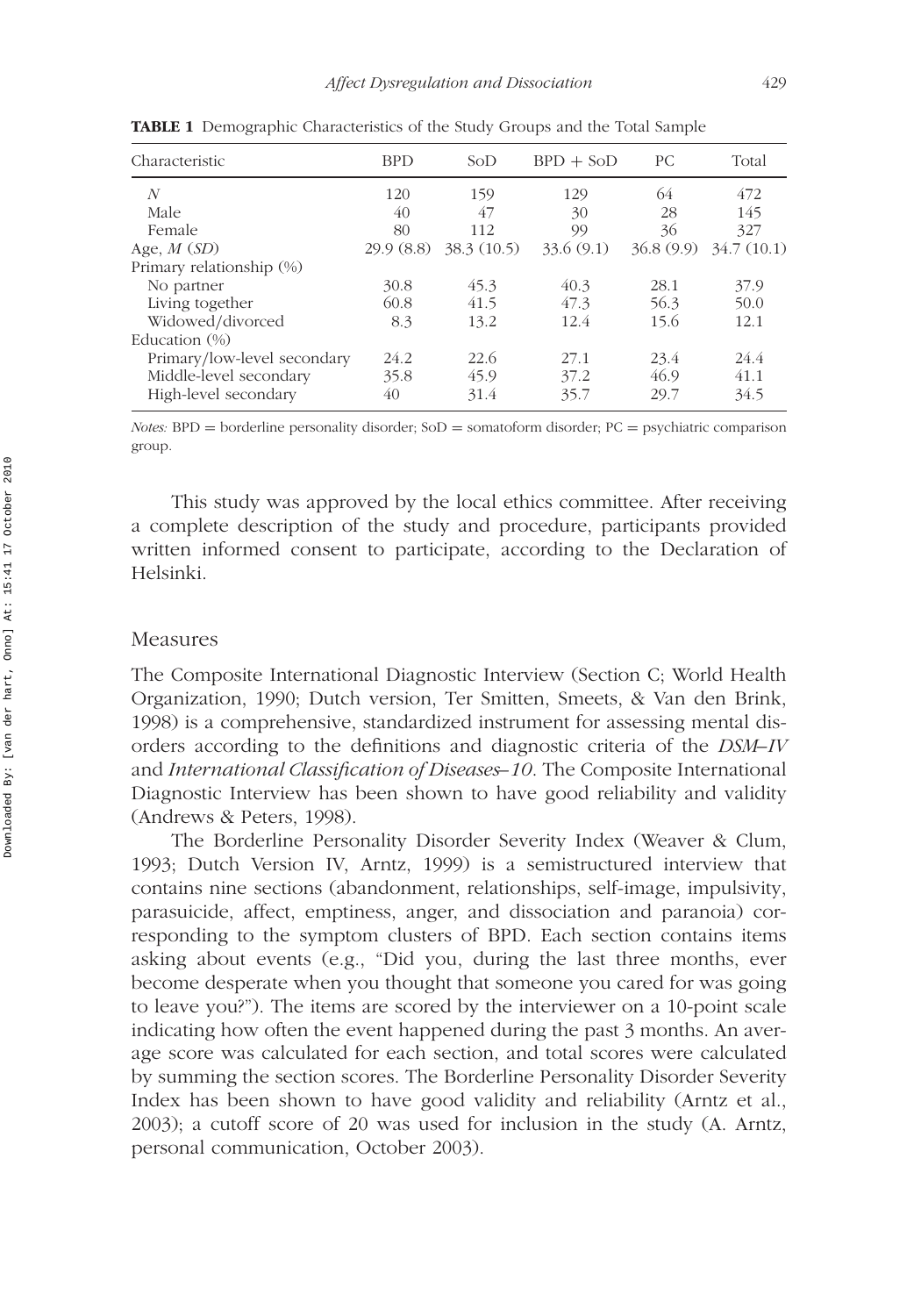For the assessment of under-regulation of affect, each participant completed the self-report version of the Structured Interview for Disorders of Extreme Stress Not Otherwise Specified–Revised (SIDES-Rev; Ford & Kidd, 1998; Dutch version, Van Dijke & Van der Hart, 2002). The SIDES-Rev is an adaptation of the interview consisting of items formulating the sequelae of complex trauma, which include dysregulated affect, impulses, and bodily integrity; dissociation; somatization; and fundamentally altered self-perceptions, relationships, and sustaining beliefs (Ford & Kidd, 1998; Van der Kolk, 1996). Reliability analysis proved this instrument reliable for use with these populations (Cronbach's  $\alpha = .91$ ). The criterion for the presence of pathological under-regulation of affect was adopted from the SIDES scoring manual (Ford & Kidd, 1998; from criterion I "affect and impulse dysregulation," a: affect dysregulation two out of three items  $\geq$ 2).

For the assessment of over-regulation of affect, participants completed the Bermond-Vorst Alexithymia Questionnaire (BVAQ; Vorst & Bermond, 2001). The BVAQ is a 40-item Dutch questionnaire with good psychometric qualities (Vorst & Bermond, 2001) that encapsulates two distinct second-order factor groupings: cognitive dimensions (difficulty verbalizing, identifying, and analyzing emotions) and affective dimensions (difficulty emotionalizing and fantasizing). High scores represent stronger alexithymic tendencies: "diminished ability to ..." The reliability for the total scale and its subscales is good and varies between 0.75 and 0.85 (Vorst & Bermond, 2001). Reliability analysis proved the BVAQ reliable for use with these populations (Cronbach's  $\alpha = .88$ ). Only the cognitive factor of the BVAQ was used to assess over-regulation in order to enable comparison with previous studies (Waller & Scheidt, 2004, 2006). The cognitive factor of the BVAQ is highly correlated with the Toronto Alexithymia Scale  $(r = .80;$  Bagby, Parker, & Taylor, 1994). The cutoff score for pathological alexithymia/overregulation of affect was adopted from the Toronto Alexithymia Scale study (Taylor, Bagby, & Parker, 1997) and applied to the BVAQ cognitive factor by H. C. M. Vorst (personal communication, September 16, 2002).

Psychoform dissociation was measured with the Dissociative Experiences Scale (DES; Bernstein & Putnam, 1986; Dutch version, Ensink & Van Otterloo, 1989), a 28-item self-report questionnaire that surveys the frequency of various experiences of dissociative phenomena in the daily life of the respondents. Total scores were calculated by averaging the 28 item scores. In order to differentiate clinically significant scores of psychoform dissociation from normal dissociative experiences, we used a cutoff score of 35 for inpatients (Boon & Draijer, 1995). The DES is a widely used instrument with good reliability (Cronbach's  $\alpha = .95$ , test–retest reliability = 0.79–0.96) and clinical validity (Ensink & Van Otterloo, 1989; Frischholz et al., 1990).

Somatoform dissociation was measured using the Somatoform Dissociation Questionnaire (SDQ-20; Dutch version, Nijenhuis et al., 1996), a 20-item self-report questionnaire that uses 5-point Likert scales to indicate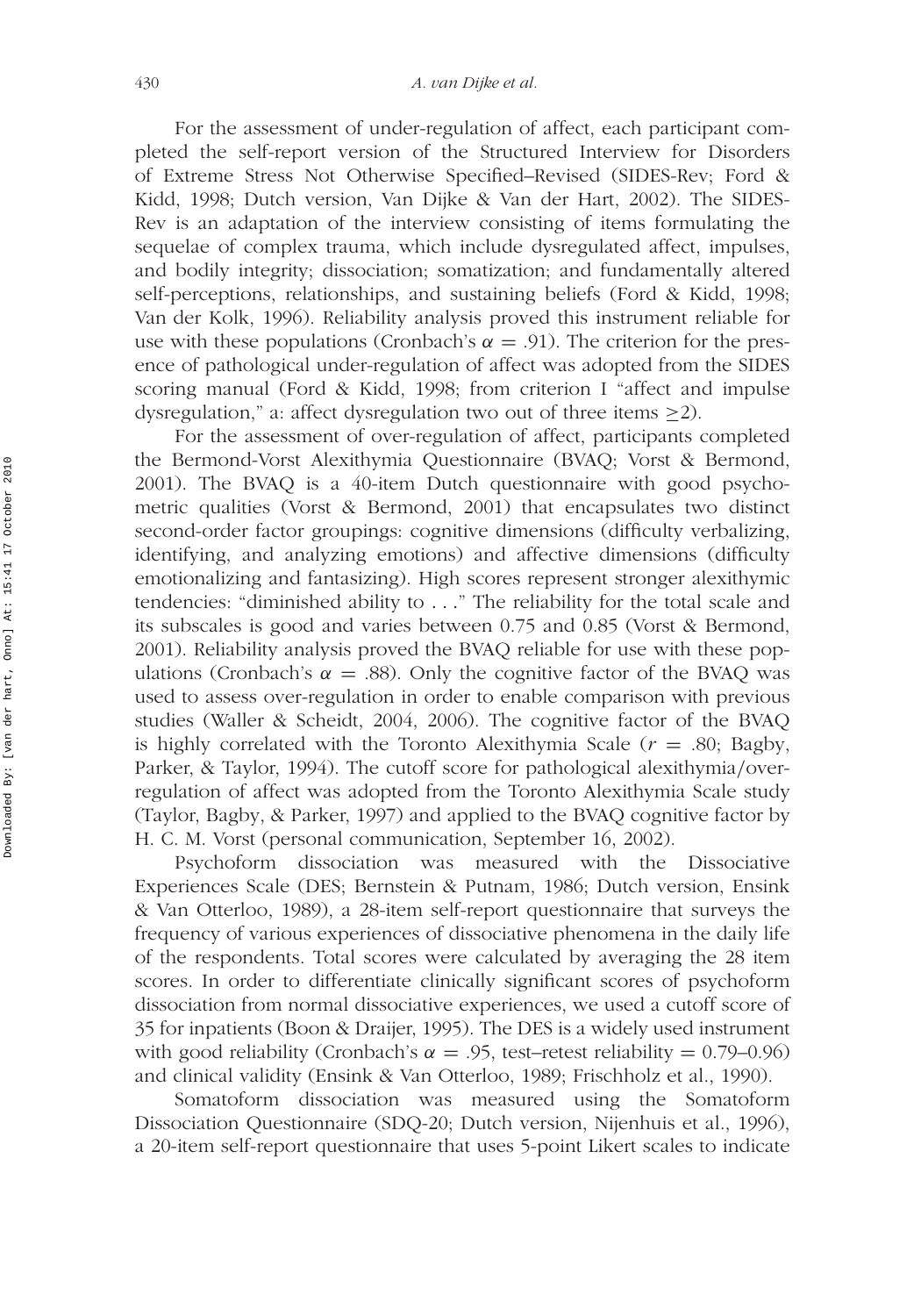the extent to which statements are applicable. The total score is the sum of the 20 item scores and ranges from 20 to 100. In order to differentiate clinically significant somatoform dissociation from normal dissociative experiences, we used a cutoff score of 8, based on the SDQ-5 scores. The scale has high reliability (Cronbach's  $\alpha = .96$ ) and good construct validity (Nijenhuis et al., 1996, 1998).

We know of no measure that specifically assesses positive and negative dissociation. The items from the DES and SDQ-20 were evaluated by three experts in the positive and negative dissociative symptoms field (Onno van der Hart, Ellert Nijenhuis, and Annemiek van Dijke). Total positive dissociation items were Items 7, 14, 15, 18, 22, 23, 27 (DES) and 2, 4, 6, 7, 9, 10, 17 (SDQ-20). Reliability analysis revealed a Cronbach's alpha of .76. Total negative dissociation items were Items 3, 4, 5, 6, 8, 10, 11, 12, 13, 16, 17, 25, 26 (DES) and 3, 5, 8, 11, 12, 13, 15, 16, 18, 19, 20 (SDQ-20). Reliability analysis revealed a Cronbach's alpha of .88. Although both the positive and negative symptoms generated reliable scales, we consider the research on positive and negative dissociative symptoms a work in progress.

## Statistical Analysis

All statistical analyses were performed using SPSS Version 16 (SPSS, Chicago, IL). Because of the nonnormal distribution of the dissociation variables, we performed square root transformations (Stevens, 2002). Associations between under-regulated and over-regulated forms of affect dysregulation (SIDES-Rev, BVAQ) and positive and negative dissociation (DES, SDQ) were explored using Pearson correlations (two-tailed). Group means for the continuous dissociation scores were compared using multivariate analysis of variance with diagnosis as the dependent variable. Sequential regression analyses were conducted. The following contrasts were tested: PC versus the rest, BPD versus SoD, BPD  $+$  SoD versus BPD, and BPD  $+$  SoD versus SoD. We entered under-regulation and over-regulation (Model 1) and Model 1 plus positive and negative somatoform and psychoform scores (Model 2). Finally, cross-tabulations with chi-square tests were used to determine whether the distinct forms of dissociation were represented differently among the diagnostic groups. Standard residuals can be used for contrast testing. Standard residual values (SRVs) less than −2 or greater than +2 are statistically important. A negative value denotes "less frequent than expected"; a positive value denotes "more frequent than expected."

### **RESULTS**

When we considered the sample as a whole (BPD, SoD, BPD + SoD, and PC), we found that under-regulation of affect was moderately to strongly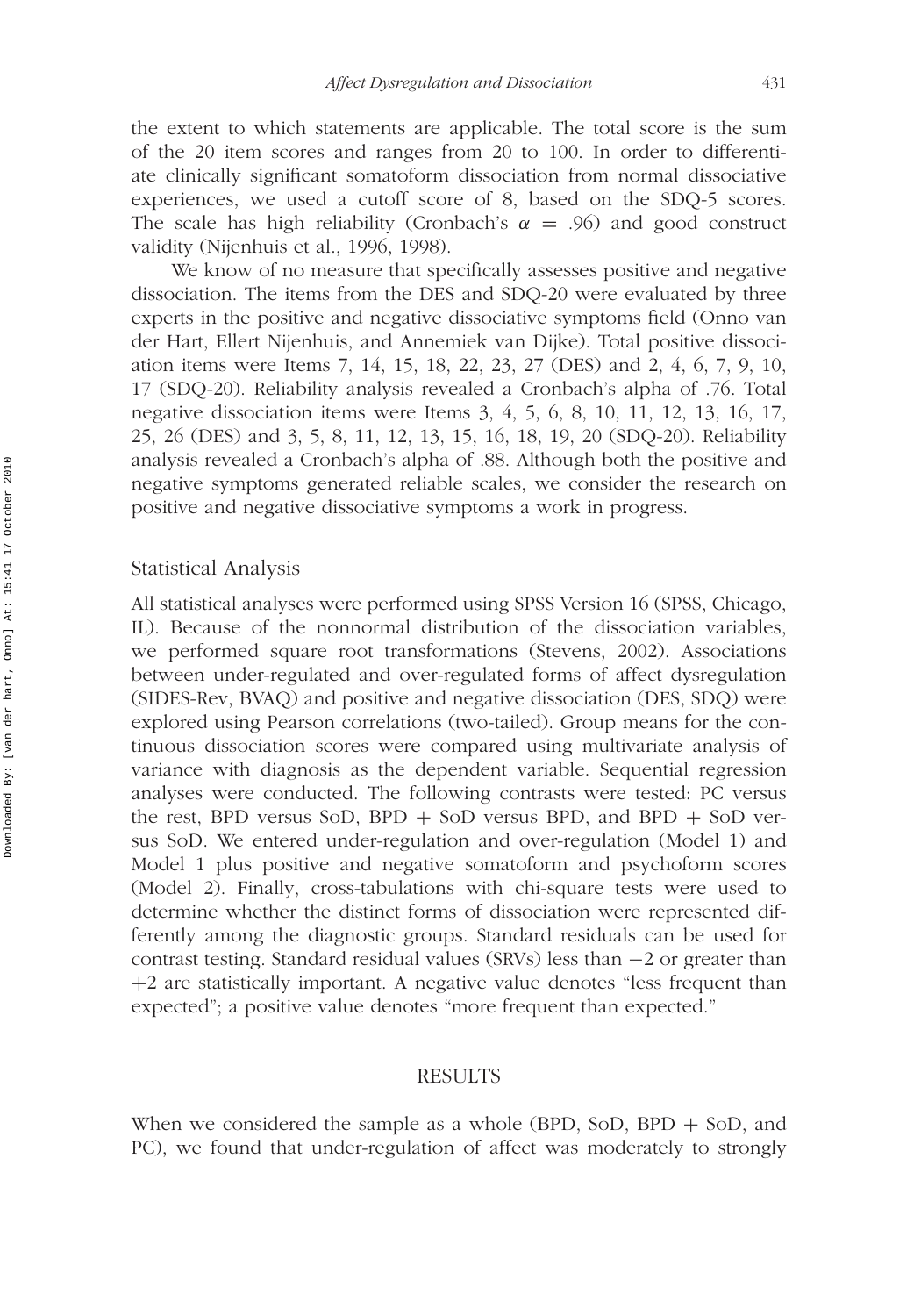| <b>Variable</b>                                                                                                                                          |    |            |                  |
|----------------------------------------------------------------------------------------------------------------------------------------------------------|----|------------|------------------|
| 1. Negative somatoform dissociation<br>2. Positive somatoform dissociation<br>3. Negative psychoform dissociation<br>4. Positive psychoform dissociation | QQ | .52<br>.43 | 42<br>.39<br>.82 |

**TABLE 2** Pearson Correlations on Transformed Negative and Positive Dissociation Scores

*Notes:*  $N = 471$  for analyses with psychoform dissociation because of one case with missing data. Two-tailed Pearson correlations, all statistically significant at *p* < .001.

related to psychoform ( $r = .37$ ,  $p < .000$ ) and somatoform ( $r = .26$ ,  $p < .001$ ) dissociation. Over-regulation was weakly related to psychoform (*r* = .19,  $p < .001$ ) and somatoform ( $r = .16$ ,  $p < .002$ ) dissociation. Under-regulation and over-regulation were weakly related to each other  $(r = .11, p < .017)$ . More specifically, under-regulation was moderately to strongly related to positive psychoform ( $r = .46$ ,  $p < .001$ ) and negative psychoform ( $r = .42$ ,  $p < .001$ ) dissociation. Over-regulation was weakly related to positive psychoform ( $r = .15$ ,  $p < .001$ ) and negative psychoform ( $r = .15$ ,  $p < .002$ ) dissociation. Under- and over-regulation were unrelated  $(p > .05)$  to positive and negative somatoform dissociation. Table 2 shows the Pearson product moment correlations between negative and positive somatoform and psychoform dissociative phenomena, demonstrating that the positive and negative forms of both somatoform and psychoform dissociation were almost perfectly correlated (*r*s = .82–.99) and that all forms of somatoform and psychoform dissociation were moderately interrelated across the two types of dissociation ( $rs = .39-52$ ).

Multivariate analysis of variance was conducted to explore group differences in dimensions of inhibitory and excitatory experiencing (positive and negative dissociation and affect dysregulation). There was a statistically significant difference between all diagnostic groups:  $F(18, 1302) = 8.91$ ,  $p = .001$ ; Wilks's  $\Lambda = 0.72$ ; partial  $\eta^2 = 0.10$ . BPD participants (and especially those diagnosed with  $BPD + SOD$ ) were most likely to report inhibitory and excitatory states of experiencing, as presented in Figures 1 through 4. When we considered the results for the independent variables separately, we found between-group differences for all forms of dissociation and affect dysregulation (see Table 3), with large effect sizes for under-regulation of affect and negative and positive psychoform dissociation. Table 4 displays the means of the continuous scores on the measures of positive and negative dissociation and affect dysregulation (DES, SDQ-20, and SDQ-5) for the BPD, SoD, BPD + SoD, and psychiatric comparison groups.

Sequential regression analyses were performed using contrasts to assess the relative strength of inhibitory and excitatory experiencing phenomena with the presence of BPD, SoD, BPD + SoD, or other psychiatric disorders. The results are presented in Table 5. For all contrasts except for BPD versus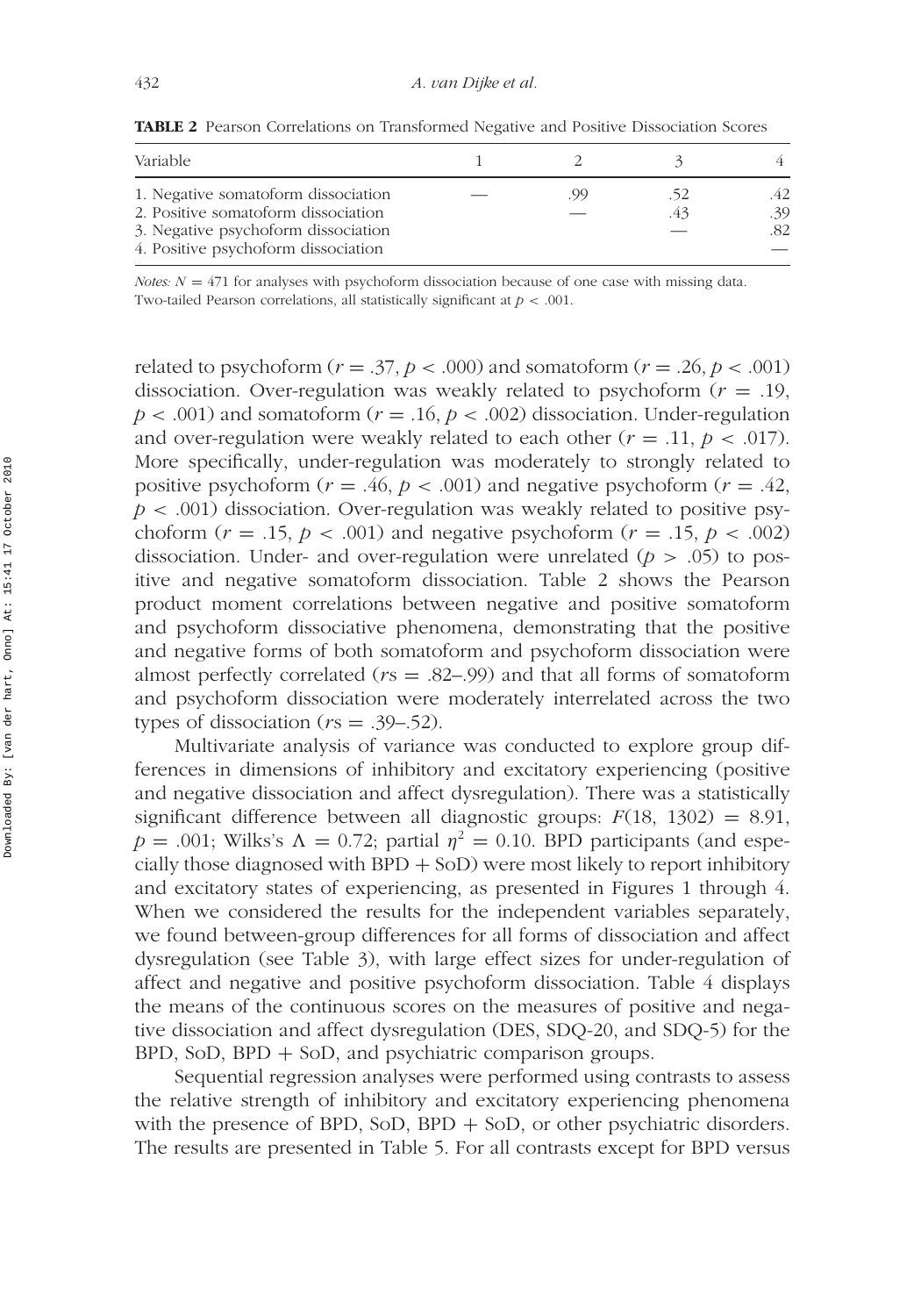

**FIGURE 1** Group differences for inhibitory and excitatory experiencing for psychoform dissociation. Pers  $=$  personality; dis  $=$  disorder.



**FIGURE 2** Group differences for inhibitory and excitatory experiencing for somatoform dissociation. Pers  $=$  personality; dis  $=$  disorder.

 $BPD + SOD$ , the inclusion of all inhibitory and excitatory experiencing phenomena (Model 2) improved the fit of the model significantly: PC  $\leftrightarrow$  the rest:  $\chi^2 = 32.54$ ,  $df = 6$ ,  $n = 469$ ,  $p < .000$ ; BPD  $\leftrightarrow$  SoD:  $\chi^2 = 75.78$ ,  $df = 6$ ,  $n =$ 277, *p* < .000; BPD ↔ BPD + SoD: χ<sup>2</sup> = 7.88, *df* = 6*, n* = 248, *p* < .25; SoD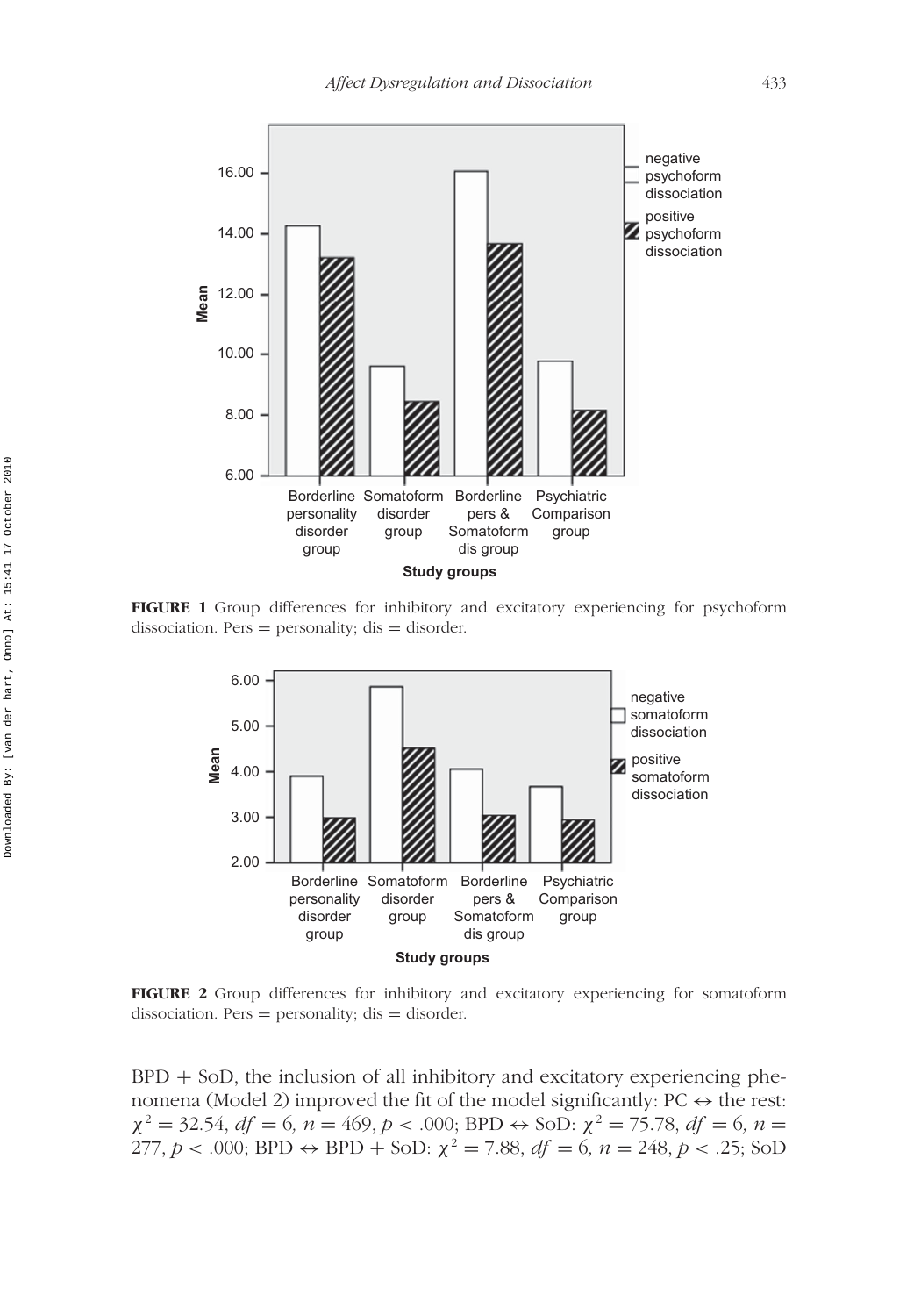

**FIGURE 3** Group differences for inhibitory experiencing for affect dysregulation. Pers = personality; dis = disorder.



**FIGURE 4** Group differences for excitatory experiencing for affect dysregulation. Pers =  $personality$ ; dis = disorder.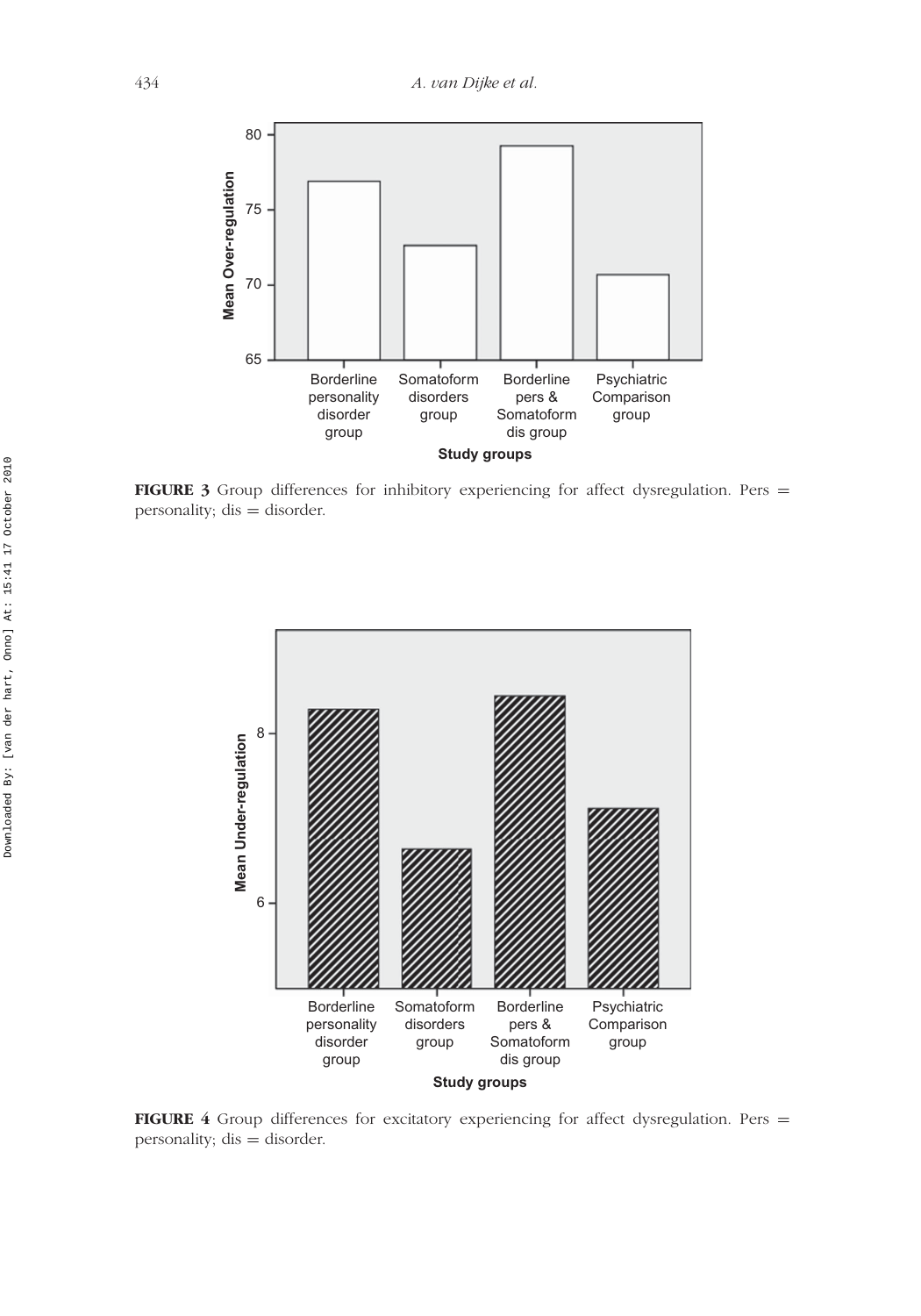| Variable                         | F(3, 465) | Partial $n^2$ |
|----------------------------------|-----------|---------------|
| Negative psychoform dissociation | 24.3      | .14           |
| Negative somatoform dissociation | 5.12      | .03           |
| Positive psychoform dissociation | 33.43     | .18           |
| Positive somatoform dissociation | 4.47      | .03           |
| Over-regulation of affect        | 4.9       | .03           |
| Under-regulation of affect       | 26.16     | .14           |

**TABLE 3** Between-Group Differences for Dissociation and Affect Dysregulation

 $\leftrightarrow$  BPD + SoD:  $\chi^2$  = 96.81,  $df$  = 6,  $n = 288$ ,  $p < .000$ . No significant differences were found for inhibitory and excitatory regulation strategies between the BPD group and the BPD  $+$  SoD group. The Hosmer-Lemeshow test revealed that for all dependent variables, Model 2 fit the data well: PC  $\leftrightarrow$ the rest:  $\chi^2 = 10.86$ ,  $df = 8$ ,  $n = 469$ ,  $p = .21$ ; BPD  $\leftrightarrow$  SoD:  $\chi^2 = 8.72$ ,  $df = 8$ ,  $n = 277$ ,  $p = .37$ ; BPD  $\leftrightarrow$  BPD + SoD:  $\chi^2 = 11.42$ ,  $df = 8$ ,  $n =$ 248,  $p = .18$ ; SoD  $\leftrightarrow$  BPD + SoD:  $\chi^2 = 17.23$ ,  $df = 8$ ,  $n = 288$ ,  $p = .03$ .

Using the described cutoff scores, we found that 9.7% of the total sample reported high levels of psychoform *and* somatoform dissociation, 16.3% reported somatoform dissociation only, 5.7% reported psychoform dissociation only, and 68.2% reported low levels of both psychoform or somatoform dissociation. Figure 5 presents the distribution of cases reporting psychoform and somatoform dissociation for the BPD, SoD, BPD + SoD, and psychiatric comparison groups. There were significant differences among the groups  $(\chi^2 = 57.16, df = 9, n = 469, p < .01)$ . The SoD group was significantly more likely to report low levels of dissociation  $(SRV = 2.3)$ , less likely to report high levels of psychoform dissociation (SRV =  $-2.4$ ), and less likely to report high levels of both psychoform and somatoform dissociation  $(SRV = -3.4)$  than were the BPD, BPD + SoD, and psychiatric comparison groups. Participants diagnosed with BPD + SoD were significantly less likely to report low levels of dissociation (SRV =  $-2.5$ ) and were more likely to report high levels of both psychoform and somatoform dissociation  $(SRV = 3.2)$  or high levels of psychoform dissociation only  $(SRV = 2.8)$  than were the other groups.

#### DISCUSSION

In line with previous studies and consistent with study hypotheses, BPD was found to involve substantial positive psychoform dissociation and underregulation of affect (Zittel Conklin & Westen 2005; Zittel Conklin et al., 2006). Thus, psychoform dissociation may play a greater role in BPD than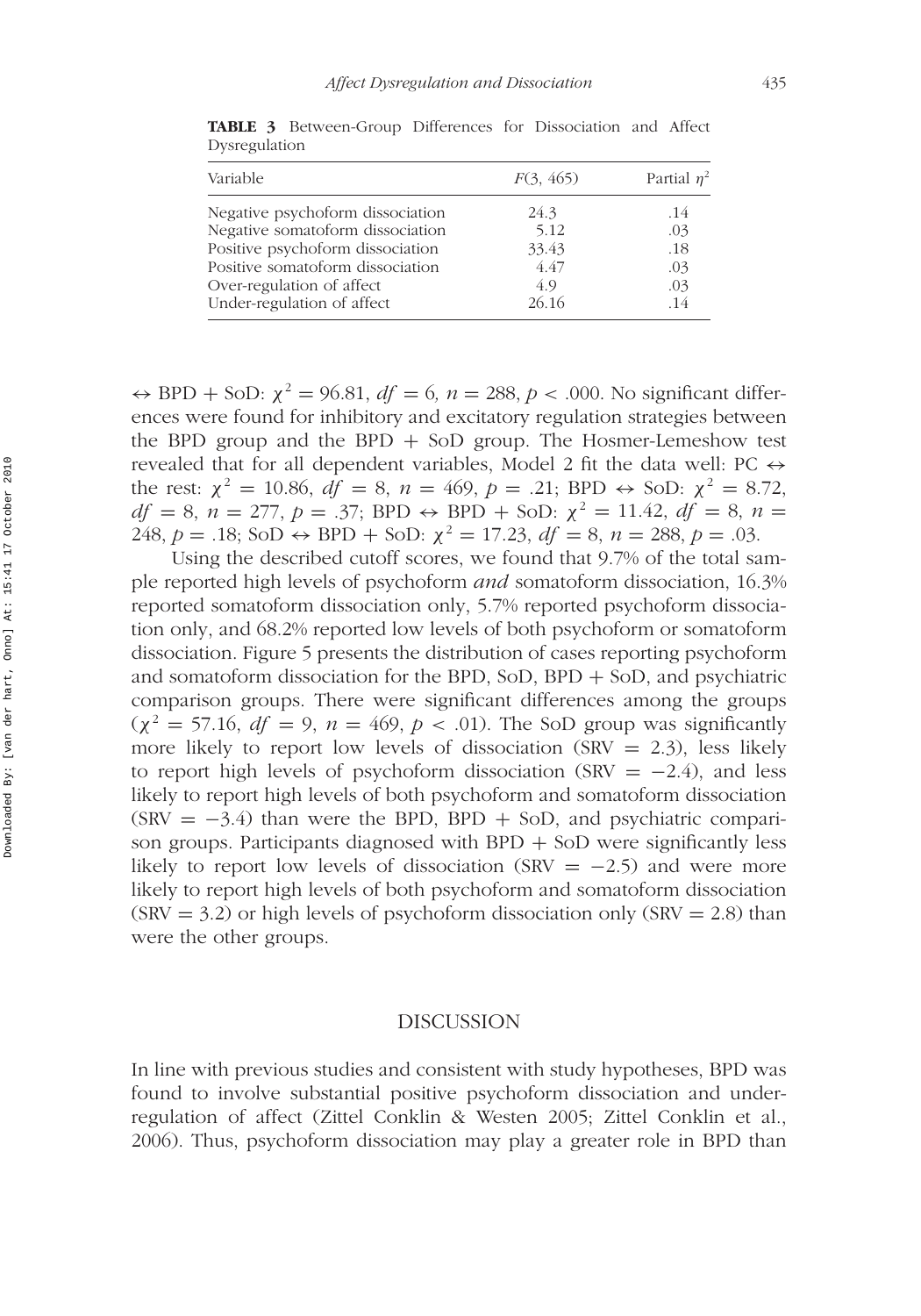| J<br>١                                                                                                        |  |
|---------------------------------------------------------------------------------------------------------------|--|
|                                                                                                               |  |
|                                                                                                               |  |
| I<br>)                                                                                                        |  |
|                                                                                                               |  |
|                                                                                                               |  |
|                                                                                                               |  |
|                                                                                                               |  |
|                                                                                                               |  |
|                                                                                                               |  |
|                                                                                                               |  |
| $\ddot{\phantom{a}}$                                                                                          |  |
|                                                                                                               |  |
|                                                                                                               |  |
| ֧֦֧ׅ֧ׅ֧֧֧֧֧֛֧֧ׅ֧֧ׅ֧֧ׅ֧֧֧ׅ֧֛֛֧֧֧֧֧֧֧֧֧֧֧֧֧֧֧֧֧֧֧֧֧֧֧֧֛֛֛֛֧֧֧֧֧֧֧֚֚֚֚֚֚֚֚֚֚֚֚֚֚֚֚֚֚֚֚֚֚֚֚֬֘֩֕֓֜֜֝֓֝֓֝֓֓֜֓֜֜֜֓֜֓ |  |
|                                                                                                               |  |
|                                                                                                               |  |
|                                                                                                               |  |
|                                                                                                               |  |
| י                                                                                                             |  |
|                                                                                                               |  |
|                                                                                                               |  |
| はく・ くく くんく くよく                                                                                                |  |
| י                                                                                                             |  |
| ì                                                                                                             |  |
|                                                                                                               |  |
|                                                                                                               |  |
|                                                                                                               |  |
|                                                                                                               |  |
|                                                                                                               |  |
| j                                                                                                             |  |
|                                                                                                               |  |
|                                                                                                               |  |
| ļ<br>ļ                                                                                                        |  |
|                                                                                                               |  |
|                                                                                                               |  |
|                                                                                                               |  |
|                                                                                                               |  |
|                                                                                                               |  |
|                                                                                                               |  |
|                                                                                                               |  |
|                                                                                                               |  |
|                                                                                                               |  |
|                                                                                                               |  |
| $\begin{array}{c} \hline \end{array}$                                                                         |  |
|                                                                                                               |  |
|                                                                                                               |  |
|                                                                                                               |  |
|                                                                                                               |  |
| I                                                                                                             |  |
|                                                                                                               |  |
|                                                                                                               |  |
|                                                                                                               |  |
|                                                                                                               |  |
|                                                                                                               |  |
| $\ddot{\phantom{0}}$<br>j<br>J<br>ļ<br>j                                                                      |  |
| ļ                                                                                                             |  |
|                                                                                                               |  |
|                                                                                                               |  |
| Ì<br>l                                                                                                        |  |
|                                                                                                               |  |
|                                                                                                               |  |
|                                                                                                               |  |
|                                                                                                               |  |
|                                                                                                               |  |
|                                                                                                               |  |
|                                                                                                               |  |
| <br> <br> <br>                                                                                                |  |

| drorp              | dissociation<br>osychoform<br>Negative | Negative | Positive | somatoform psychoform somatoform<br>dissociation dissociation dissociation<br>Positive | regulation<br>of affect<br>Over- | regulation<br>of affect<br>Under- | dissociation<br>(DES)                                                                                                                               | Psychoform Somatoform Somatoform<br>dissociation dissociation<br>$(SDQ-20)$ $(SDQ-5)$ |  |
|--------------------|----------------------------------------|----------|----------|----------------------------------------------------------------------------------------|----------------------------------|-----------------------------------|-----------------------------------------------------------------------------------------------------------------------------------------------------|---------------------------------------------------------------------------------------|--|
| gdk                | 14.38 (1.16)                           |          |          |                                                                                        |                                  |                                   | $24,33$ (9.41) $27,40$ (1.54) 13.28 (8.57) 77.06 (17.89) 8.29 (1.84) $24.04$ (15.71) 27.00 (8.62) 6.83 (2.68)                                       |                                                                                       |  |
| $(n = 119)$<br>SOD | 7.38 (1.01)                            |          |          |                                                                                        |                                  |                                   | 1.37 (8.19) 13.49 (1.34) 10.32 (7.46) 72.77 (17.51) 6.64 (2.02) 10.79 (8.99) 24.82 (5.95) 6.10 (1.91)                                               |                                                                                       |  |
| $(n = 158)$        | $3PD + SOD$ 17.61 (1.12)               |          |          |                                                                                        |                                  |                                   | 8.56 (9.04) 30.84 (1.48) 1.32 (8.23) 79.26 (17.90) 8.44 (1.83) 27.25 (14.74) 30.25 (10.11) 7.56 (3.25)                                              |                                                                                       |  |
| $(n = 129)$        | PC $(n = 63)$ 7.81 (1.60)              |          |          |                                                                                        |                                  |                                   | 1.26 (5.94) 13.18 (2.12) 1.27 (11.77) 70.70 (19.55) 7.19 (2.30) 11.78 (11.37) 24.98 (8.22) 6.27 (2.86)                                              |                                                                                       |  |
|                    |                                        |          |          |                                                                                        |                                  |                                   | Notes: Numbers are not transformed. DES = Dissociative Experiences Scale; SDQ = Somatoform Dissociation Questionnaire; BPD = borderline personality |                                                                                       |  |

disorder; SoD = somatoform disorder;  $PC =$  psychiatric comparison group. disorder; SoD = somatoform disorder; PC = psychiatric comparison group.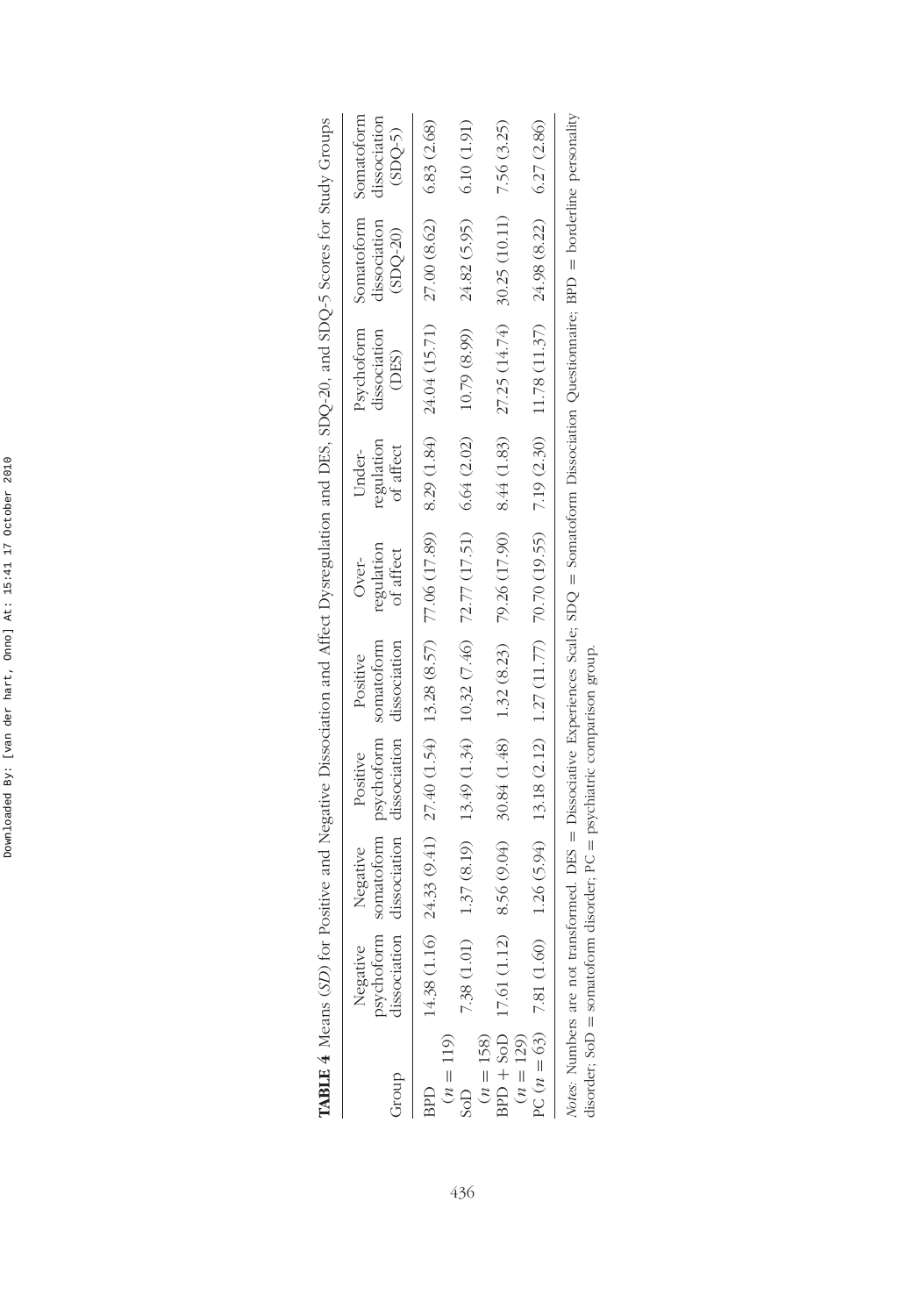|                                  |            |       | 95% CI |
|----------------------------------|------------|-------|--------|
| Variable                         | Odds ratio | Lower | Upper  |
| PC versus the rest               |            |       |        |
| Over-regulation of affect        | 0.99       | 0.97  | 1.00   |
| Under-regulation of affect       | 1.05       | 0.91  | 1.22   |
| Negative psychoform dissociation | 1.02       | 0.94  | 1.11   |
| Negative somatoform dissociation | $0.42*$    | 0.21  | 0.86   |
| Positive psychoform dissociation | $0.87**$   | 0.79  | 0.96   |
| Positive somatoform dissociation | $3.89**$   | 1.53  | 9.86   |
| BPD versus SoD                   |            |       |        |
| Over-regulation of affect        | 1.01       | 0.99  | 1.02   |
| Under-regulation of affect       | $1.39***$  | 1.181 | 1.63   |
| Negative psychoform dissociation | 1.02       | 0.95  | 1.10   |
| Negative somatoform dissociation | $0.53^*$   | 0.29  | 0.96   |
| Positive psychoform dissociation | $1.15***$  | 1.052 | 1.25   |
| Positive somatoform dissociation | 1.46       | 0.56  | 3.77   |
| $BPD$ versus $BPD + SOD$         |            |       |        |
| Over-regulation of affect        | 0.99       | 0.98  | 1.01   |
| Under-regulation of affect       | 0.99       | 0.85  | 1.15   |
| Negative psychoform dissociation | 0.93       | 0.87  | 1.00   |
| Negative somatoform dissociation | 0.92       | 0.56  | 1.49   |
| Positive psychoform dissociation | 1.07       | 0.98  | 1.17   |
| Positive somatoform dissociation | 0.97       | 0.44  | 2.11   |
| $SOD$ versus $BPD + SOD$         |            |       |        |
| Over-regulation of affect        | $0.99***$  | 0.97  | 1.00   |
| Under-regulation of affect       | $0.71*$    | 0.60  | 0.83   |
| Negative psychoform dissociation | $0.91*$    | 0.84  | 0.98   |
| Negative somatoform dissociation | 1.74       | 1.00  | 3.03   |
| Positive psychoform dissociation | 0.94       | 0.85  | 1.03   |
| Positive somatoform dissociation | 0.76       | 0.30  | 1.90   |

**TABLE 5** Sequential Regression Analyses for Inhibitory and Excitatory Experiencing Phenomena Using Contrast Testing for Model 2 ( $N = 469$ )

*Notes:* Inverse relations are in italics.  $CI =$  confidence interval;  $PC =$  psychiatric comparison group;  $BPD = borderline personality disorder; SoD = somatoform disorder.$ <sup>∗</sup>*p* < .05; ∗∗*p* < .01; ∗∗∗*p* < .001.

represented in the *DSM–IV*'s single feature of "severe" but "transient, stressrelated" dissociation linked to "paranoid ideation" (American Psychiatric Association, 1994, p. 648). Although the chronicity and periodicity of dissociation were not assessed in the present study, the pathological levels of psychoform dissociation endorsed by patients with BPD suggest that psychoform dissociation may be more than transient.

For SoD, psychoform dissociation was uncommon and somatoform dissociation was more often reported, consistent with study hypotheses and prior research and clinical observations (Nijenhuis, 2004). However, it appears that only a subset of SoD patients, primarily those with comorbid BPD, reported severe somatoform dissociation. Infrequent reports of dissociation by SoD patients may reflect under-reporting consistent with the clinical presentation of *la belle indifférence*. As SoD patients become more aware of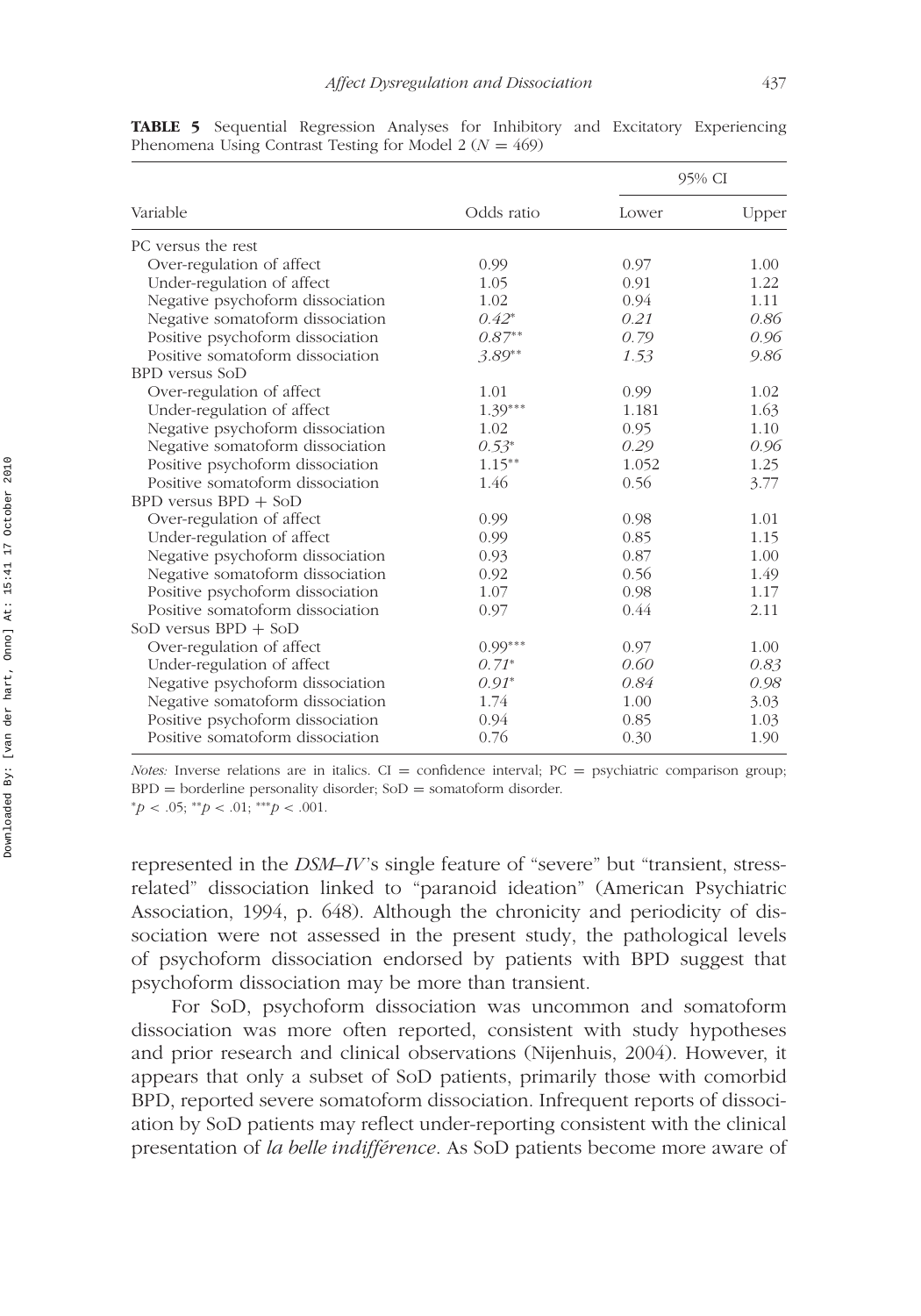

**FIGURE 5** Distribution of levels of psychoform and/or somatoform dissociation for study groups.

their somatosensory and emotional experiences in psychotherapy, they may become more able to report dissociative symptoms.

For comorbid BPD and SoD, psychoform *and* somatoform dissociation were frequently reported. Van Dijke and colleagues (2010) found that comorbid BPD and SoD was also associated with both over-regulation *and* under-regulation of affect. The constellation of somatoform dissociation and over-regulation of affect may be a feature of the more complex SoD+BPD comorbidity rather than a characteristic of SoD per se. As hypothesized, SoD in the absence of BPD was most strongly associated with negative somatoform dissociation and was inversely associated with under-regulation of affect, suggesting that negative somatoform symptoms—and not positive somatoform symptoms, psychoform dissociation, or affect dysregulation may be a hallmark of SoD distinct from the dysregulated states involved in BPD.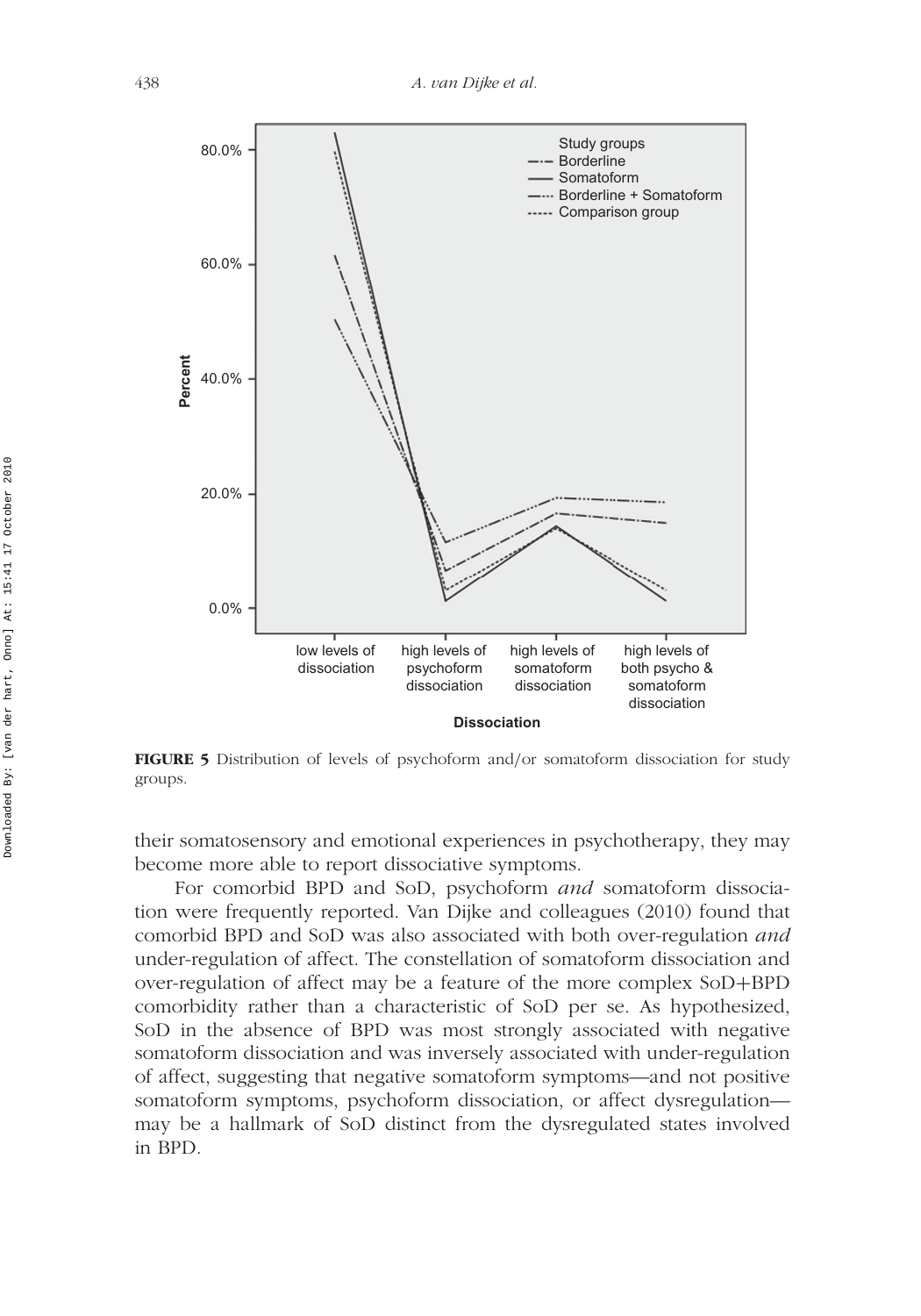Positive somatoform dissociation best characterized psychiatric patients with neither BPD nor SoD. Physical health complaints consistent with positive somatoform dissociation are common co-occurrences in the presentation of psychiatric disorders, potentially reflecting either generalized distress or the adverse health impact associated with chronic poor mental health rather than dissociative pathology specifically.

The study findings suggest that two qualitatively different forms of psychoform and somatoform dissociation do exist (Nijenhuis, Van der Hart, Kruger, & Steele, 2004; Van der Hart et al., 2000, 2004, 2006). Our data provide more support for the hypothesis that positive (excitatory) states of dissociation are associated with BPD, whereas both positive and negative (inhibitory) forms of dissociation are associated with BPD when comorbid with SoD.

### Limitations

A primary limitation of this study is that comorbid dissociative disorder and/or (complex) PTSD cannot be ruled out for the BPD + SoD subgroup that reported high levels of both psychoform and somatoform dissociation. This is because interviews assessing PTSD and/or dissociative disorders were not included in order to minimize participant burden.

Another limitation is that self-report measures were used to assess affect dysregulation and dissociation. It is possible that the diminished capacity to self-reflect resulted in decreased scores on, and interrelations in, the inhibitory dimension (over-regulation and negative dissociative experiences). In particular, at the beginning of treatment patients with SoD are less able to self-reflect and tend to attribute psychological burden to physical complaints. Therefore, clinical observations or (semi)structured interviews that assess affect dysregulation and dissociation could provide complementary information.

#### Future Directions

Affect dysregulation and dissociation have been associated with psychological trauma and complex PTSD (Herman, 1992; McLean et al., 2006; Pelcovitz, Van der Kolk, Roth, Mandel, & Resick, 1997; Roth, Newman, Pelcovitz, Van der Kolk, & Mandel, 1997; Van der Hart, Nijenhuis, & Steele, 2005; Van der Kolk et al., 1996; Zlotnick et al., 1996). Our findings contribute to the growing body of research suggesting a need for more systematic differentiation between under-regulation and over-regulation of affect (Van Dijke, 2008) and more systematic differentiation between psychoform and somatoform dissociation (e.g., Nijenhuis et al., 2004; Van der Hart et al., 2006). The interrelations and characteristics of under-regulation and over-regulation of affect and psychoform and somatoform dissociation in traumatic stress–related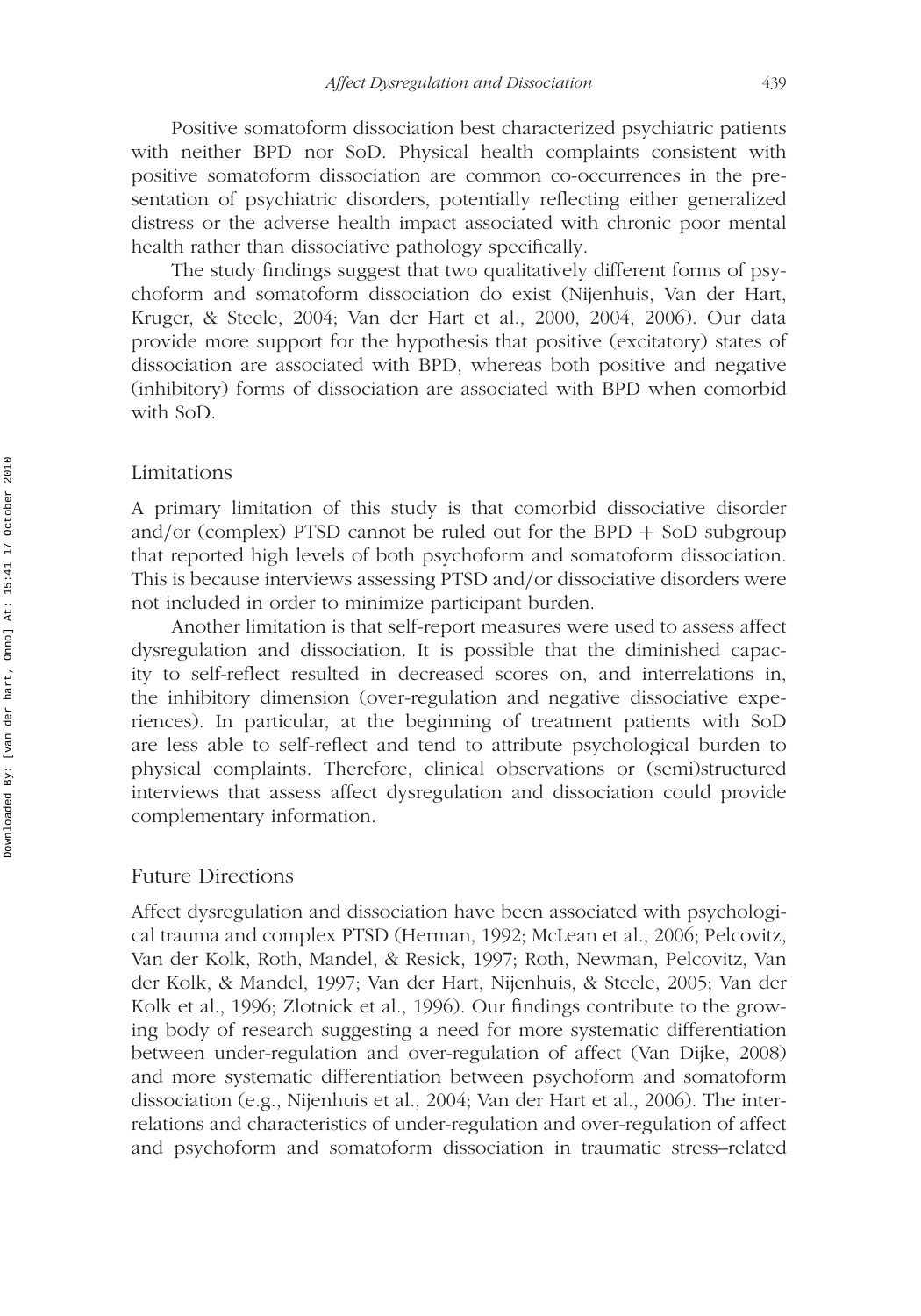disorders (Scoboria, Ford, Lin, & Frisman, 2008) and *DSM–IV* dissociative disorders remain to be explored.

Dissociation is rarely rigorously defined in the BPD literature and has not been systematically explored as a contributor to the instabilities thought to underlie BPD. In the dissociative disorders literature, BPD traits in patients with severe dissociative disorders have been viewed either as a comorbidity (Sar et al., 2006) or, alternatively, as a relatively nonspecific set of instabilities that result from more and more severe exposure to psychological trauma or more activated dissociative symptoms (Ross, 1997). Therefore, assessing inhibitory and excitatory experiencing in relation to trauma history among individuals with BPD, dissociative disorders, and PTSD, and their comorbid combinations, is a critical next step.

# **CONCLUSION**

We have found evidence for the existence of three qualitatively different forms of dissociative dysregulation: inhibitory, excitatory, and combined inhibitory and excitatory states. Although both BPD and SoD can involve dissociation (Bohus et al., 2000; Stiglmayr et al., 2001), there is a wide range of intensity of both somatoform and psychoform dissociative phenomena in patients with these diagnoses. Over-regulation of affect and negative psychoform dissociation, commonly occurring in SoD, can be understood as inhibitory dissociative states. Under-regulation of affect and positive psychoform dissociation, commonly occurring in BPD, can be understood as excitatory dissociative states. The combination of inhibitory and excitatory dissociative states commonly occurs in comorbid BPD + SoD. Thus, assessment of positive and negative somatoform and psychoform dissociation may have utility in characterizing clinical and phenomenological features of BPD and SoD.

#### **REFERENCES**

- American Psychiatric Association. (1994). *Diagnostic and statistical manual of mental disorders* (4th ed.). Washington, DC: Author.
- Andrews, G., & Peters, L. (1998). The psychometric properties of the Composite International Diagnostic Interview. *Social Psychiatry and Psychiatric Epidemiology, 33*, 80–88.
- Arntz, A. (1999). *BPDSI Borderline Personality Disorder Severity Index* (Dutch version IV). Department of Medical, Clinical and Experimental Psychology, Maastricht University, The Netherlands.
- Arntz, A., Van den Hoorn, M., Cornelis, J., Verheul, R., Van den Bosch, W., & De Bie, A. J. H. T. (2003). Reliability and validity of the Borderline Personality Severity Index. *Journal of Personality Disorders, 17*, 45–59.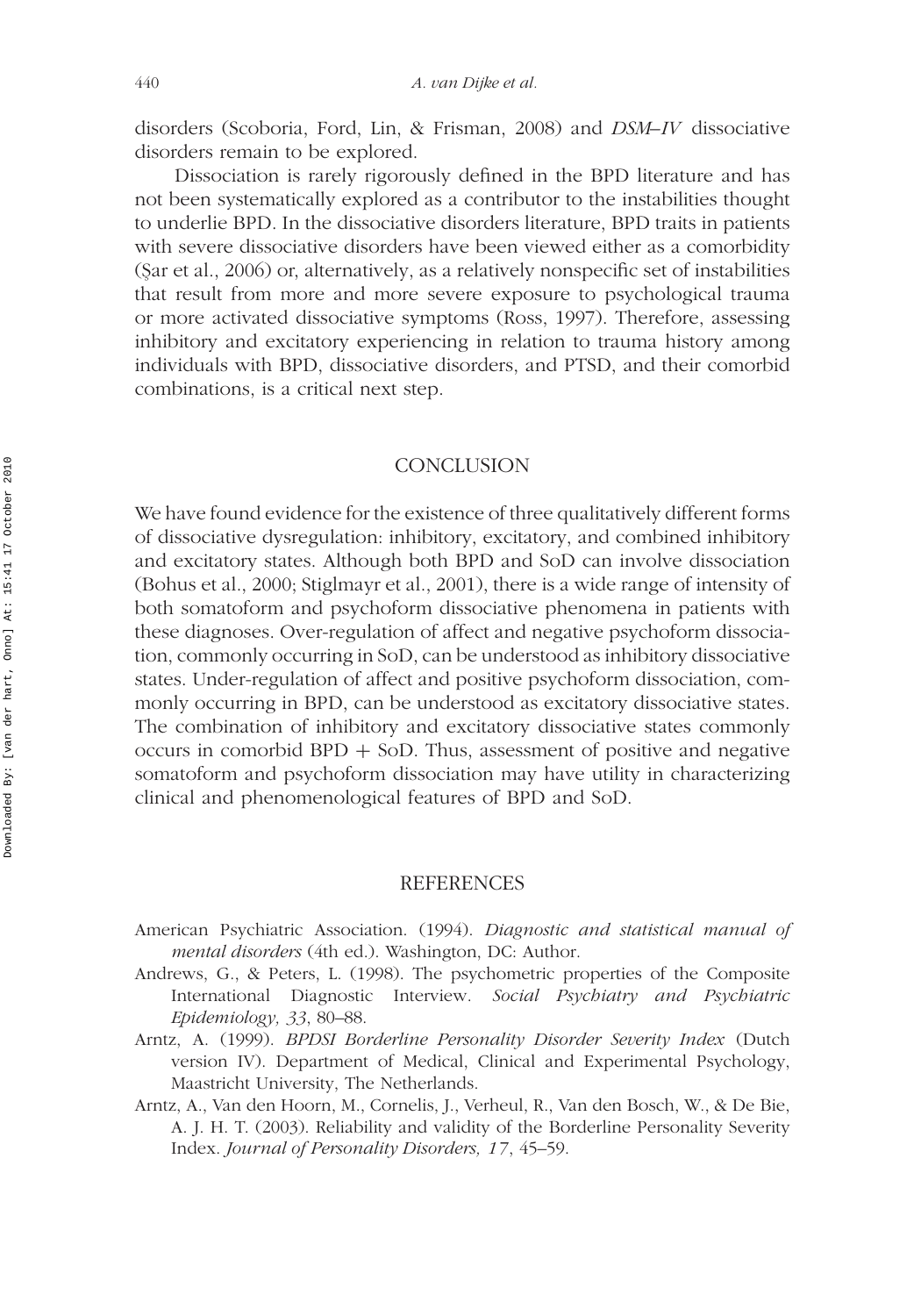- Bagby, R. M., Parker, J. D. A., & Taylor, G. J. (1994). The Twenty-Item Toronto Alexithymia Scale–I: Item selection and cross-validation of the factor structure. *Journal of Psychosomatic Research, 38*, 23–32.
- Bernstein, E. M., & Putnam, F. W. (1986). Development, reliability, and validity of a dissociation scale. *Journal of Nervous and Mental Disease, 174*, 727–735.
- Bohus, M., Haaf, B., Stiglmayr, C., Pohl, U., Bohme, R., & Linehan, M. (2000). Evaluation of inpatient dialectical-behavioural therapy for borderline personality disorder: A prospective study. *Behaviour Research and Therapy, 38*, 875–997.
- Boon, S., & Draijer, N. (1995). *Screening en diagnostiek van dissociatieve stoornissen* [Screening and diagnostics of dissociative disorders]. Lisse, The Netherlands: Swets & Zeitlinger.
- Briere, J. (2006). Dissociative symptoms and trauma exposure: Specificity, affect dysregulation, and posttraumatic stress. *Journal of Nervous and Mental Disease, 194*, 78–82.
- Brown, R. J., Schrag, A., & Trimble, M. R. (2005). Dissociation, childhood interpersonal trauma, and family functioning in patients with somatization disorder. *American Journal of Psychiatry, 162*, 899–905.
- Clayton, K. (2004). The interrelatedness of disconnection: The relationship between dissociative tendencies and alexithymia. *Journal of Trauma & Dissociation, 5*(1), 77–101.
- Ebner-Priemer, U. W., Badeck, S., Beckmann, C., Wagner, A., Feige, B., Weiss, I., ... Bohus, M. (2005). Affective dysregulation and dissociative experience in female patients with borderline personality disorder: A startle response study. *Journal of Psychiatric Research, 39*, 85–92.
- Ensink, B. J., & Van Otterloo, D. (1989). A validation study of the DES in The Netherlands. *Dissociation, 2*, 221–223.
- Ford, J. D., & Kidd, P. (1998). Early childhood trauma and disorders of extreme stress as predictors of treatment outcome with chronic posttraumatic stress disorder. *Journal of Traumatic Stress, 11*, 743–761.
- Frischholz, E. J., Braun, B. G., Sachs, G. R., Hopkins, L., Schaeffer, D. M., Lewis, J., ... Schwartz, D. R. (1990). The Dissociative Experiences Scale: Further replication and validation. *Dissociation, 3*, 151–153.
- Herman, J. L. (1992). Complex PTSD: A syndrome in survivors of prolonged and repeated trauma. *Journal of Traumatic Stress, 5*, 377–391.
- Kemperman, I., Russ, M. J., & Shearin, E. (1997). Self-injurious behaviour and mood regulation in borderline patients. *Journal of Personality Disorders, 11*, 146–157.
- Koenigsberg, H. W., Harvey, P. D., Mitropoulou, V., Schmeidler, J., New, A. S., Goodman, M., ... Siever, L. J. (2002). Characterizing affective instability in borderline personality disorder. *American Journal of Psychiatry, 159*, 784–788.
- McLean, L. M., Toner, B., Jackson, J., Desrocher, M., & Stuckless, N. (2006). The relationship between childhood sexual abuse, complex traumatic stress disorder and alexithymia in two outpatient samples: Examination of women treated in community and institutional clinics. *Journal of Child Sexual Abuse, 15*(3), 1–17.
- Nijenhuis, E. R. S. (2004). *Somatoform dissociation: Phenomena, measurement and theoretical issues*. New York, NY: Norton.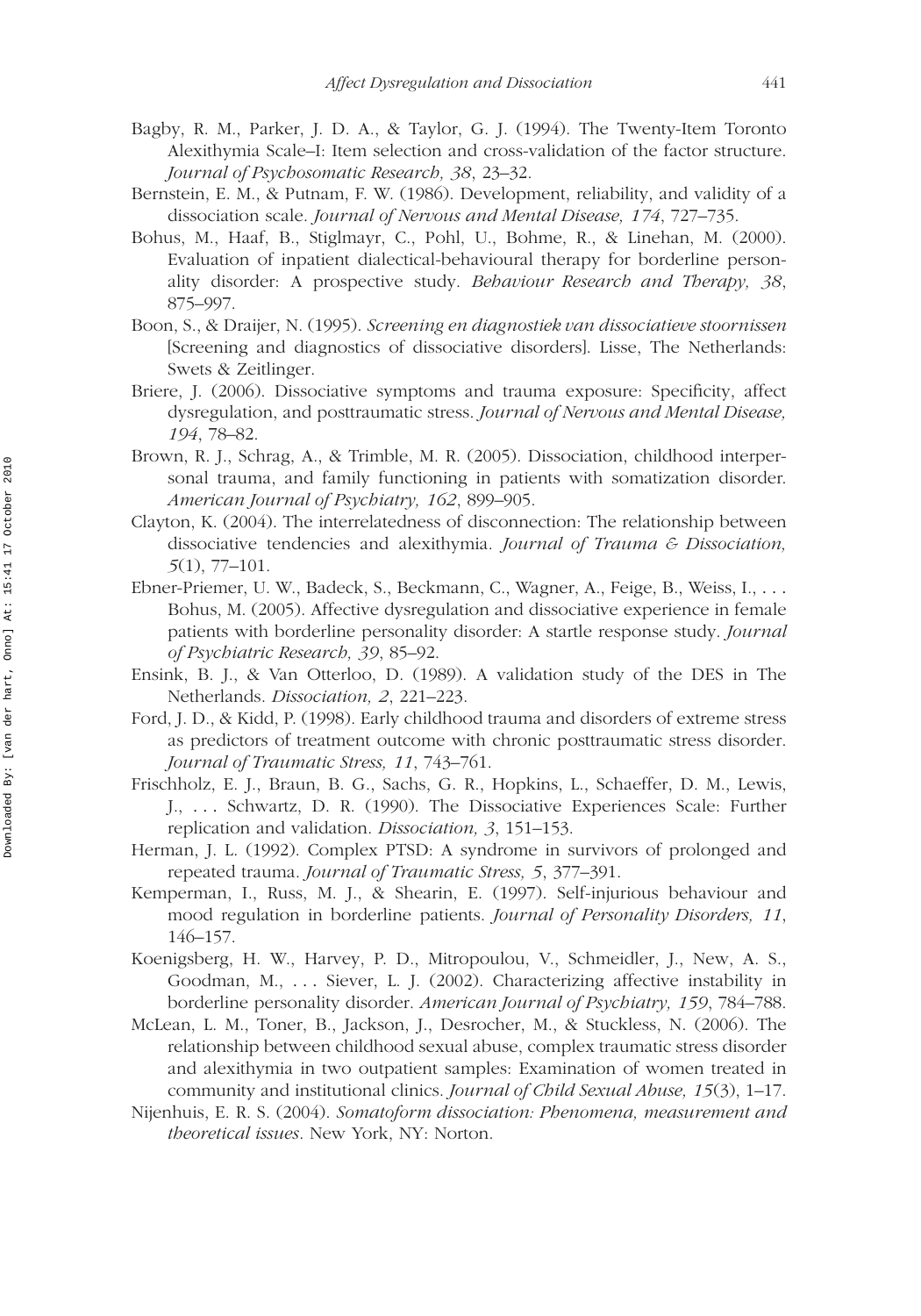- Nijenhuis, E. R. S., Spinhoven, P., Van Dyck, R., Van der Hart, O., & Vanderlinden, J. (1996). The development and psychometric characteristics of the Somatoform Dissociation Questionnaire (SDQ-20). *Journal of Nervous and Mental Disease, 184*, 688–694.
- Nijenhuis, E. R. S., Spinhoven, P., Vanderlinden, J., Van Dyck, R., & Van der Hart, O. (1998). Somatoform dissociative symptoms as related to animal defensive reactions to predatory imminence and injury. *Journal of Abnormal Psychology, 107*, 63–73.
- Nijenhuis, E. R. S., Van der Hart, O., Kruger, K., & Steele, K. (2004). Somatoform dissociation, reported abuse and animal defence-like reactions. *Australian and New Zealand Journal of Psychiatry, 38*, 678–686.
- Pelcovitz, D., Van der Kolk, B., Roth, S. Mandel, F. & Resick, P. (1997). Development of a criteria set and a Structured Interview for Disorders of Extreme Stress (SIDES). *Journal of Traumatic Stress*, *10*, 3–16.
- Ross, C. A. (1997). *Dissociative identity disorder: Diagnosis, clinical features, and treatment of multiple personality*. New York, NY: Wiley.
- Roth, S., Newman, E., Pelcovitz, D., Van der Kolk, B. & Mandel, F. S. (1997). Complex PTSD in victims exposed to sexual and physical abuse: Results from the DSM-IV field trial for Posttraumatic Stress Disorder. *Journal of Traumatic Stress*, *10*, 539–555.
- Sar, V., Akyuz, G., Kugu, N., Öztürk, E., & Ertem-Vehid, H. (2006). Axis I dissociative disorder comorbidity in borderline personality disorder and reports of childhood trauma. *Journal of Clinical Psychiatry, 67*, 1583–1590.
- Scoboria, A., Ford, J. D., Lin, H., & Frisman, L. (2008). Exploratory and confirmatory factor analyses of the Structured Interview for Disorders of Extreme Stress. *Assessment, 15*, 404–425.
- Stevens, J. P. (2002). *Applied multivariate statistics for the social sciences* (4th ed.). Mahwah, NJ: Erlbaum.
- Stiglmayr, C. E., Shapiro, D. A., Stieglitz, R. D. Limberger, M. F., & Bohus, M. (2001). Experience of aversive tension and dissociation in female patients with borderline personality disorder: A controlled study. *Journal of Psychiatric Research, 35*, 111–118.
- Taylor, G. K., Bagby, R. M., & Parker, J. D. A. (1997). *Disorders of affect regulation: Alexithymia in medical and psychiatric illness*. Cambridge, England: Cambridge University Press.
- Ter Smitten, M. H., Smeets, R. M. W., & Van den Brink, W. (1998). *Composite International Diagnostic Interview (CIDI), version 2.1, 12 months*. Amsterdam, The Netherlands: World Health Organization.
- Van der Hart, O., Nijenhuis, E., & Steele, K. (2005). Dissociation: An insufficiently recognized major feature of complex posttraumatic stress disorder. *Journal of Traumatic Stress, 18*, 413–423.
- Van der Hart, O., Nijenhuis, E., & Steele, K. (2006). *The haunted self: Structural dissociation and the treatment of chronic traumatization*. New York, NY: Norton.
- Van der Hart, O., Nijenhuis, E., Steele, K., & Brown, D. (2004). Trauma-related dissociation: Conceptual clarity lost and found. *Australian and New Zealand Journal of Psychiatry, 38*, 906–914.